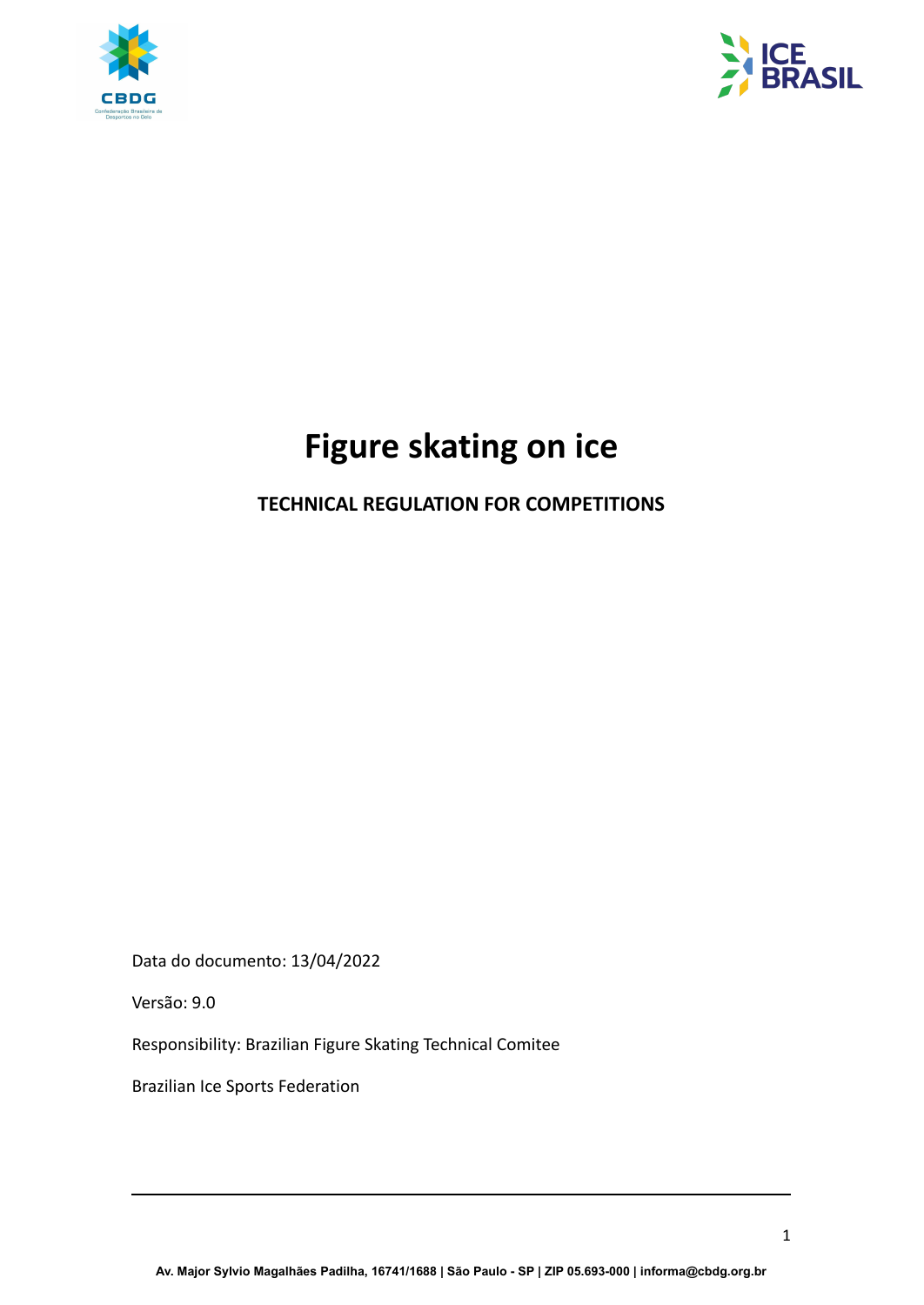



# Summary

| Objective<br>1.                                         | 5              |  |  |  |
|---------------------------------------------------------|----------------|--|--|--|
| 2.<br>Coverage                                          | 5              |  |  |  |
| <b>Technical Levels Overview</b><br>3.                  | 5              |  |  |  |
| Required elements by technical level:<br>4.             | 6              |  |  |  |
| <b>RECREATION LEVEL</b><br>4.1                          | 6              |  |  |  |
| 4.1.1 PRÉ-INICIANTE LEVEL                               | 6              |  |  |  |
| Observations for this level<br>$\overline{7}$           |                |  |  |  |
| 4.2<br><b>COMPETITION LEVELS</b>                        | 8              |  |  |  |
| 4.2.1 INICIANTE LEVEL                                   | 8              |  |  |  |
| 4.2.2 PRÉ-BÁSICO LEVEL                                  | 9              |  |  |  |
| 4.2.3 BÁSICO LEVEL                                      | 10             |  |  |  |
| 4.2.4 JUVENIL LEVEL                                     | 11             |  |  |  |
| 4.2.5 INTERMEDIÁRIO LEVELS-Short Program and Free Skate | 13             |  |  |  |
| HIGH PERFORMANCE LEVELS<br>4.3                          | 15             |  |  |  |
| 4.3.1. NOVICE ADVANCED                                  | 15             |  |  |  |
| 4.3.2 JUNIOR E SENIOR                                   | 16             |  |  |  |
| ADULT LEVELS OF COMPETITION<br>4.4                      | 24             |  |  |  |
| 4.4.1. BRASIL I LEVEL                                   | 24             |  |  |  |
| 4.4.2. BRASIL II LEVEL                                  | 25             |  |  |  |
| 4.4.4. PRATA LEVEL                                      | 27             |  |  |  |
| 4.4.5. OURO LEVEL                                       | 28             |  |  |  |
| 4.4.6. MASTER LEVEL                                     | 28             |  |  |  |
| 4.5<br><b>ARTISTIC LEVEL</b>                            | 29             |  |  |  |
| 4.5.1. BRASIL ARTISTIC LEVEL                            | 29             |  |  |  |
| 5<br>AGE CATEGORIES BY TECHNICAL LEVEL                  | 30             |  |  |  |
| <b>PRÉ-INICIANTE:</b><br>5.1.                           | 30             |  |  |  |
|                                                         | $\overline{2}$ |  |  |  |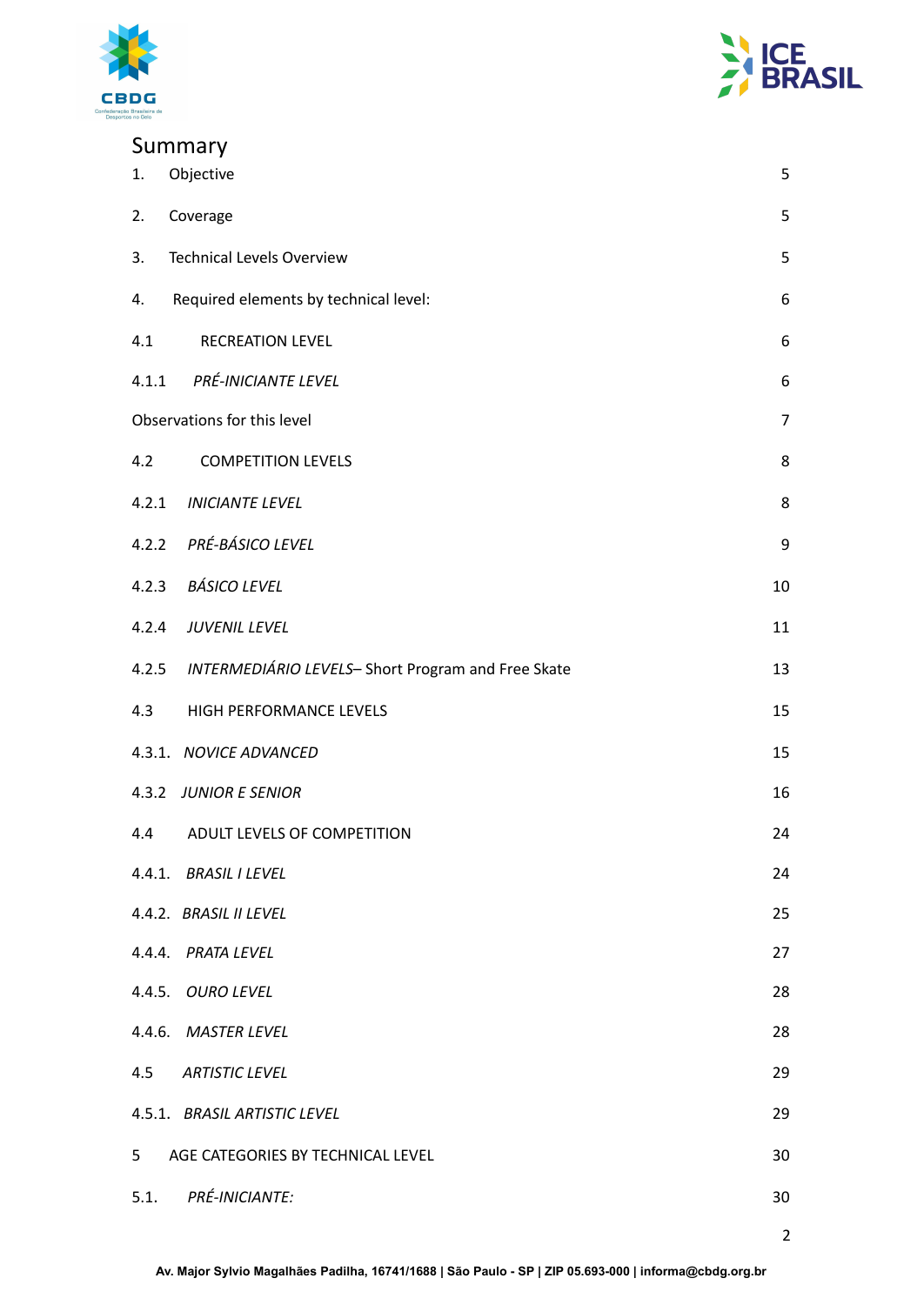



| 5.2                                                             | INICIANTE TO INTERMEDIÁRIO                                 | 30 |
|-----------------------------------------------------------------|------------------------------------------------------------|----|
| 5.3                                                             | NOVICE ADVANCED, JUNIOR AND SENIOR                         | 30 |
| 5.4                                                             | ADULTO - BRASIL I, BRASIL II, BRONZE, PRATA, OURO E MASTER |    |
| 5.5                                                             | <b>BRASIL ARTISTIC LEVEL</b>                               | 31 |
| 6.                                                              | <b>Judging System</b>                                      | 31 |
| 7.                                                              | Judging of Artístico Brasil Level.                         | 33 |
| 8.                                                              | Leveling Tests and Technical Classification of Athletes    | 34 |
| 9.                                                              | Attachments                                                | 36 |
| 9.1 Annex 1: Important notes for PRÉ-INICIANTE to SENIOR levels |                                                            |    |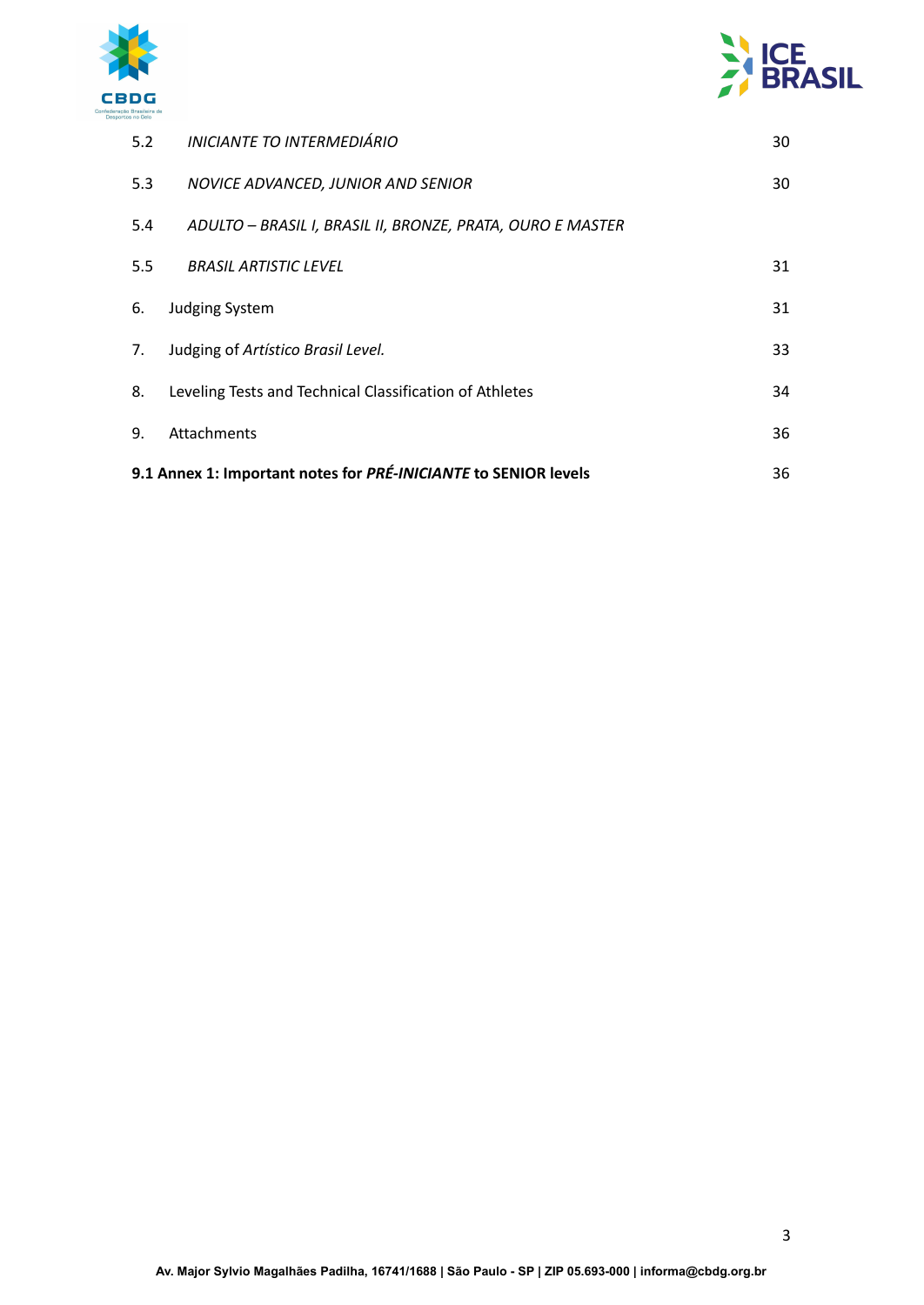



## **REVISION CONTROL**

| <b>Version</b> | <b>Brief description of changes</b>                                          | <b>Revision</b>                                 | Approval                                        | <b>Date</b> |
|----------------|------------------------------------------------------------------------------|-------------------------------------------------|-------------------------------------------------|-------------|
| 00             | Initial issue                                                                | <b>Figure Skating</b><br>Technical<br>Committee | <b>Figure Skating</b><br>Technical<br>Committee | 04/26/2019  |
| 1.0            | <b>General Review and Document</b><br>Formatting                             | <b>Figure Skating</b><br>Technical<br>Committee | Matheus Figueiredo                              | 04/29/2019  |
| 2.0            | Document Corrections and<br>Formatting                                       | <b>Gabriel Karnas</b>                           | Matheus Figueiredo                              | 05/22/2019  |
| 3.0            | Corrections of item Leveling Tests<br>and Athletes' Technical Classification | <b>Figure Skating</b><br>Technical<br>Committee | Matheus Figueiredo                              | 08/28/2019  |
| 4.0            | Corrections of items indicated by<br>the Technical Committee                 | Gabriel Karnas                                  | <b>Figure Skating</b><br>Technical<br>Committee | 09/02/2019  |
| 5.0            | General Review and Updates year<br>2020/2021                                 | <b>Figure Skating</b><br>Technical<br>Committee | Matheus Figueiredo                              | 02/18/2020  |
| 6.0            | Document adjustments and<br>corrections                                      | Gabriel Karnas                                  | Matheus Figueiredo                              | 03/18/2020  |
| 7.0            | General Review and Updates year<br>2021/2022                                 | <b>Figure Skating</b><br>Technical<br>Committee | <b>Figure Skating</b><br>Technical<br>Committee | 06/23/2021  |
| 8.0            | Document adjustments and<br>corrections                                      | Gabriel Karnas                                  | <b>Figure Skating</b><br>Technical<br>Committee | 07/10/2021  |
| 9.0            | Documents adjustments and<br>corrections                                     | Claudia Feital                                  | Matheus Figueiredo                              | 13/04/22    |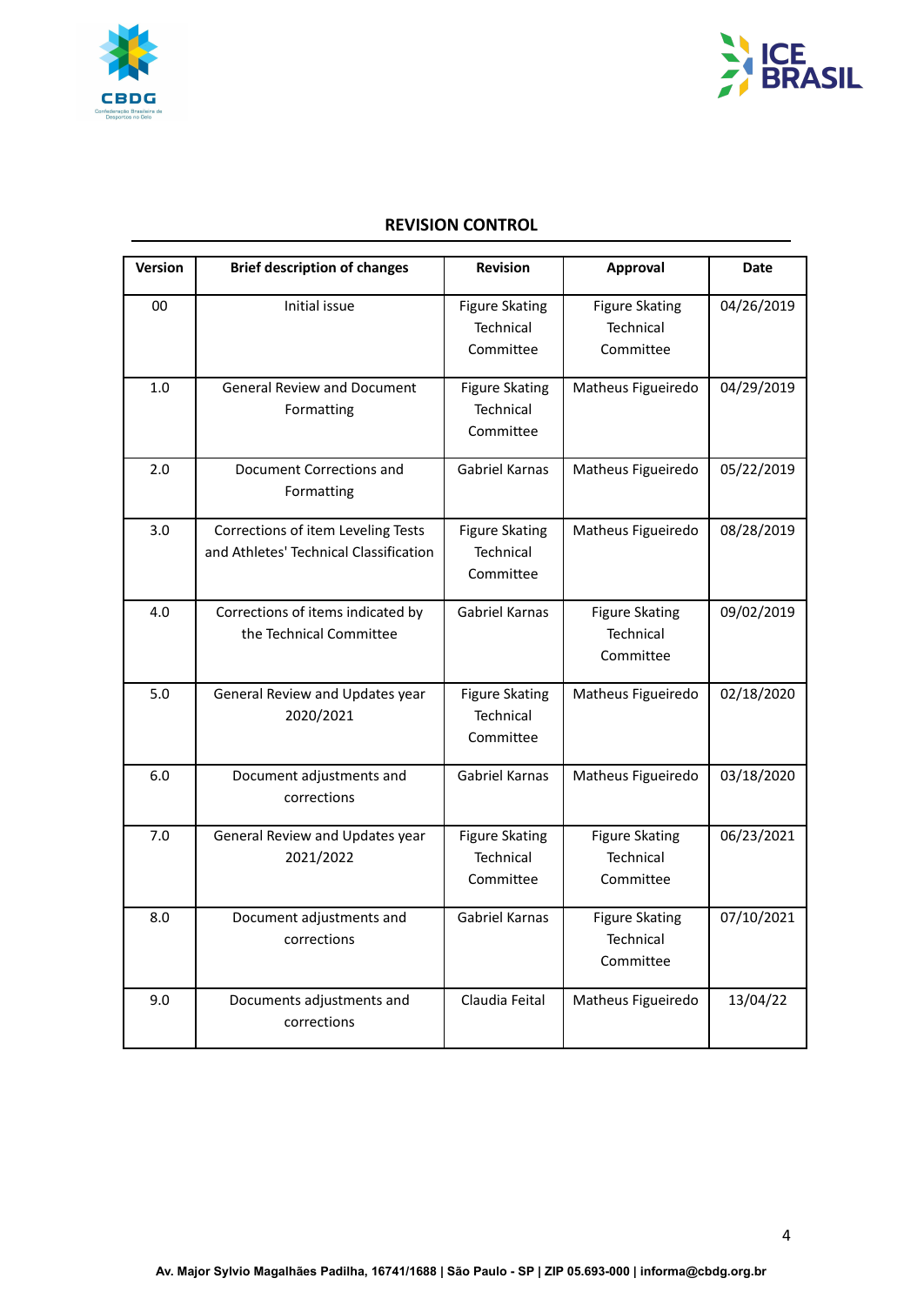



# <span id="page-4-0"></span>**1. Objective**

Establish technical regulations for competitions to be held in Brazilian territory and the basic principles to be observed for technical classification and technical evaluation of figure skaters on Brazilian ice.

# <span id="page-4-1"></span>**2. Coverage**

The guidelines in this technical regulation apply to all CBDG officials or CBDG sanctioned figure skating ice skating competitions to be held in Brazil.

Coaches, clubs, associations and federations, registered on the Brazilian Ice Sports Federation (CBDG), must adopt the procedures of this technical regulation for figure skating competitions in Brazil.

The responsibility for the review and adequacy of this technical regulation lies with the Figure Skating Technical Committee, and must be in accordance with the current Laws of Brazil, the statute and regulations of the Brazilian Olympic Committee and the International Skating Union (ISU).

## <span id="page-4-2"></span>**3. Technical Levels Overview**

This technical regulation is subdivided into 14 technical levels shown below:

RECREATION LEVEL

● Pré-iniciante

#### COMPETITION LEVELS

- **Iniciante**
- Pré-básico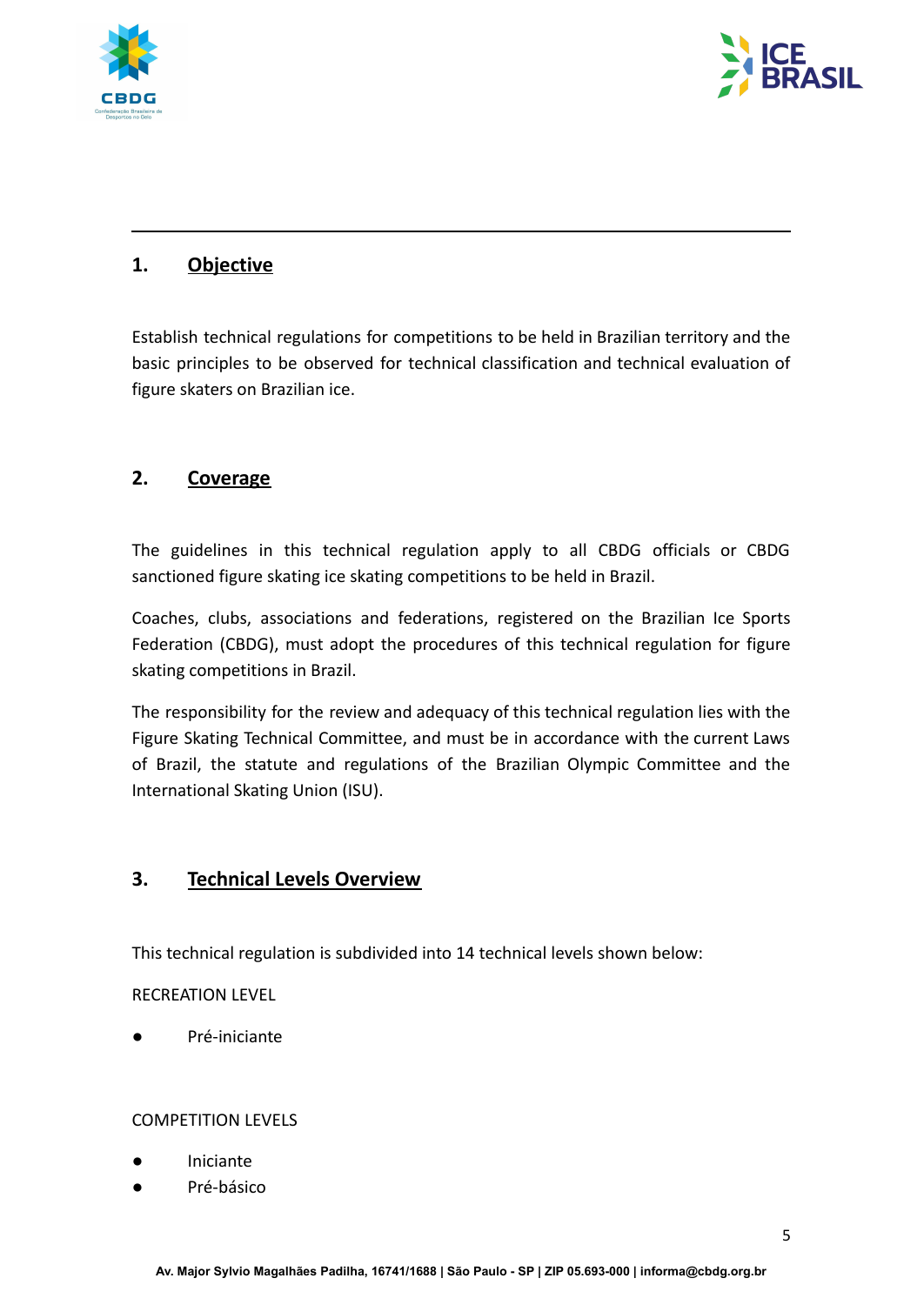



- **Básico**
- Juvenil
- Intermediário

## HIGH PERFORMANCE LEVELS - aligned with ISU international regulations

- Novice Advanced
- Junior
- Sênior

#### ADULT LEVELS OF COMPETITION

- Brasil I (not aligned with ISU technical levels)
- Brasil II (not aligned with ISU technical levels)
- Bronze
- Prata
- Ouro
- Master

#### ARTISTIC LEVEL

Brasil Artistic Level: all athletes of all ages can participate, even if they also participate in the competition categories.

## <span id="page-5-1"></span><span id="page-5-0"></span>**4. Required elements by technical level:**

#### **4.1 RECREATION LEVEL**

#### **4.1.1 PRÉ-INICIANTE**

Program duration: 1:40 min (+- 10 sec)

#### **7 ELEMENTS:**

The elements that compose the program must be chosen, up to a maximum number of 7 (seven), among the elements listed below, being mandatory a spiral, a pivot and a one foot spin.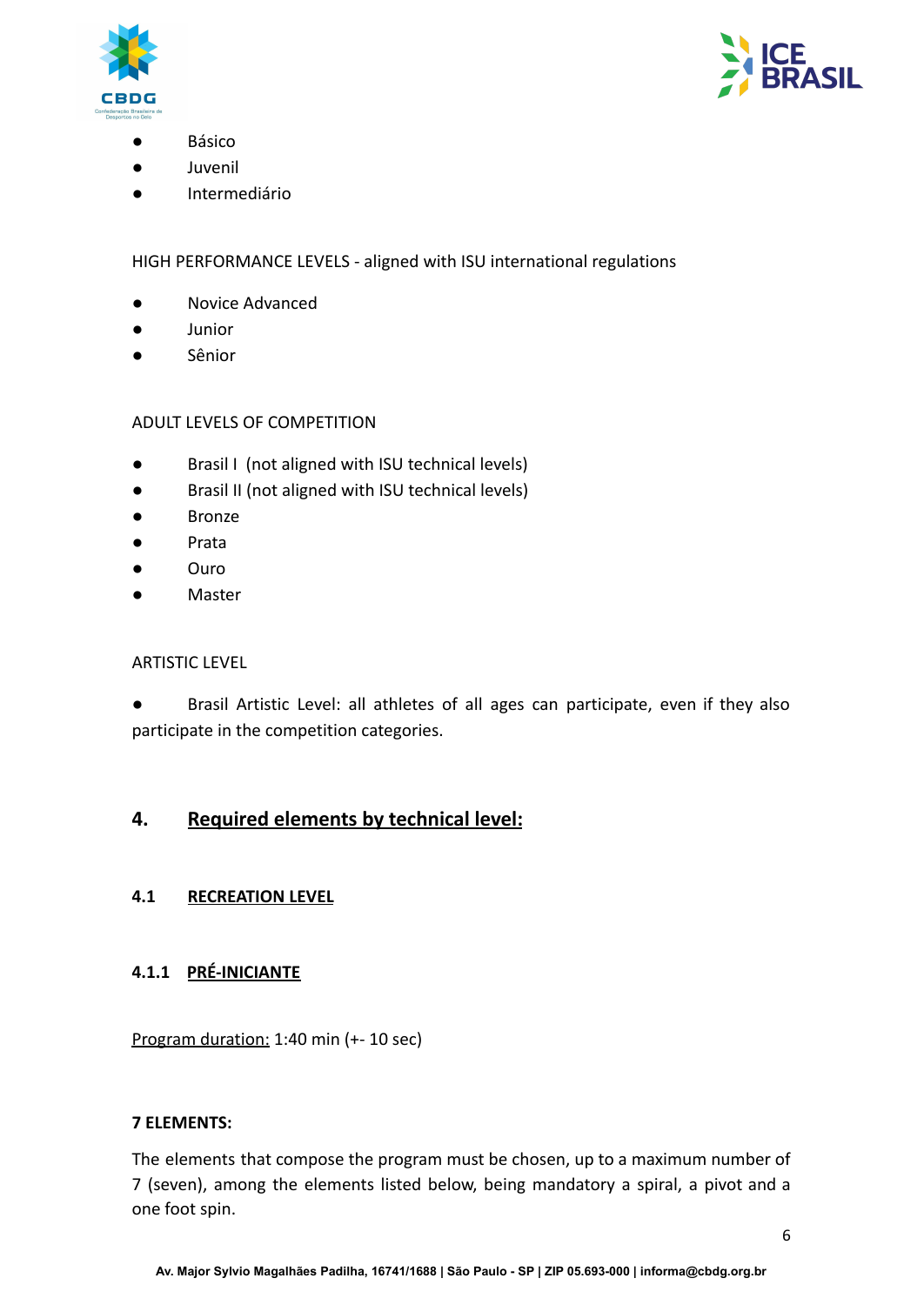



- One foot spin (minimum 3 revs.).
- Bunny Hop.
- Lunge.

Forward spiral with an edge (counts only when the free leg is above hip level and the edge must be executed clearly and visibly).

Backwards spiral with an edge (counts only when the free leg is above hip level and the edge must be executed clearly and visibly).

- Mazurka.
- Shoot the duck (only counts when the skating leg is parallel to the ice).
- Ballet Jump.
- Half Flip.
- Foward Inside Pivot (minimum 1 rev.).
- Backward Outside Pivot (minimum 1 rev.).

## **1 STEP SEQUENCE**

Mandatory to include a sequence of forward outside three turns with landing (minimum of three).

Use forwards outside and inside edges.

## **Notes for this level:**

At the PRÉ-INICIANTE level, all elements, including the sequence of steps, have a fixed value of 0.5. This can increase or decrease depending on the GOE (Grade of Execution).

● At the Pré-Iniciante level, 7 (seven) elements must be performed (chosen from among the permitted ones, plus a step sequence).

● For the Pré-Iniciante level:

a) No element can be repeated. Any repeated elements will be ignored and will have no value.

b) One revolution's jumps are not allowed.

c) Higher level elements are not allowed. Crossovers, inside three turns, mohawks, etc. are allowed at this level and will be considered as transitions and not elements.

Competitors in this category will also be judged by the following components:

- Skating Skills
- Performance
- Interpretation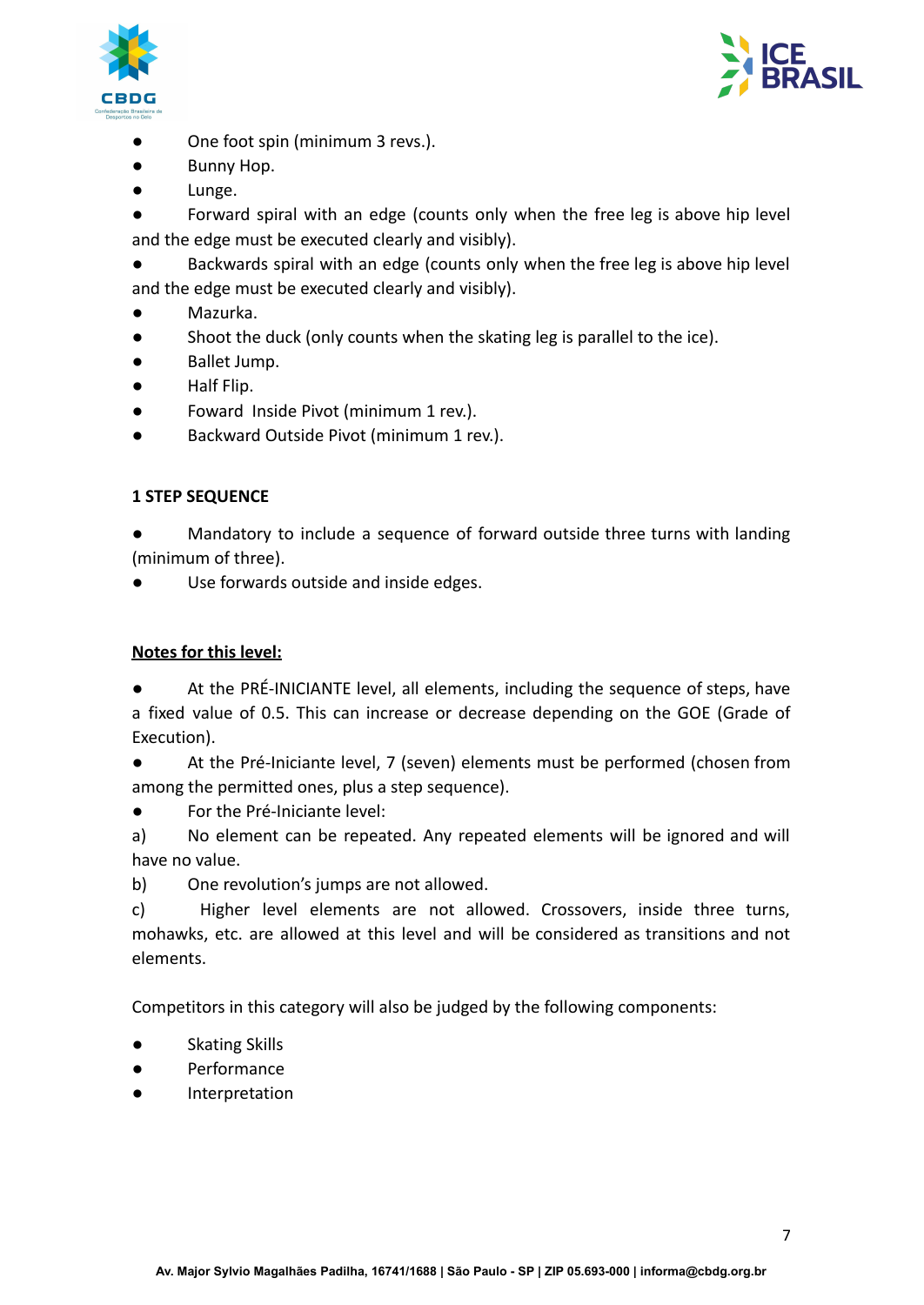



#### <span id="page-7-0"></span>**4.2 COMPETITION LEVELS**

## <span id="page-7-1"></span>**4.2.1 NÍVEL INICIANTE**

Program duration: 2:00 min (+ /- 10 sec)

#### **5 JUMPS**:

- Maximum 5 jumping elements.
- Only two jump combinations with only 2 jumps each.
- Each combination equals an element.

Each jump can only be repeated twice: once alone and once in a combo or sequence.

#### Allowed Jumps:

- $\bullet$   $\frac{1}{2}$  Loop (Euler)
- $\bullet$   $\frac{1}{2}$  Lutz
- Waltz
- Stag
- Salchow
- Toe Loop
- Split Jump (Score above 90 degrees of aperture)

#### **2 SPINS**:

- Maximum of 2 "one foot" spin (UPRIGHT SPIN)
	- The two spins must have a minimum of 3 revolutions. It's prohibited to repeat the spin.
	- Upright Spin: the base leg is freely chosen by the skater (back spin can be performed)
	- Upright Spin: the position of the free leg is chosen by the skater.
	- Upright Spin: Current ISU levels of difficulty apply.
	- **E** Layback is NOT allowed.
	- Biellmann Spin is a difficult variation of upright, but it is allowed.

#### **1 CHOREOGRAPHIC SEQUENCE:**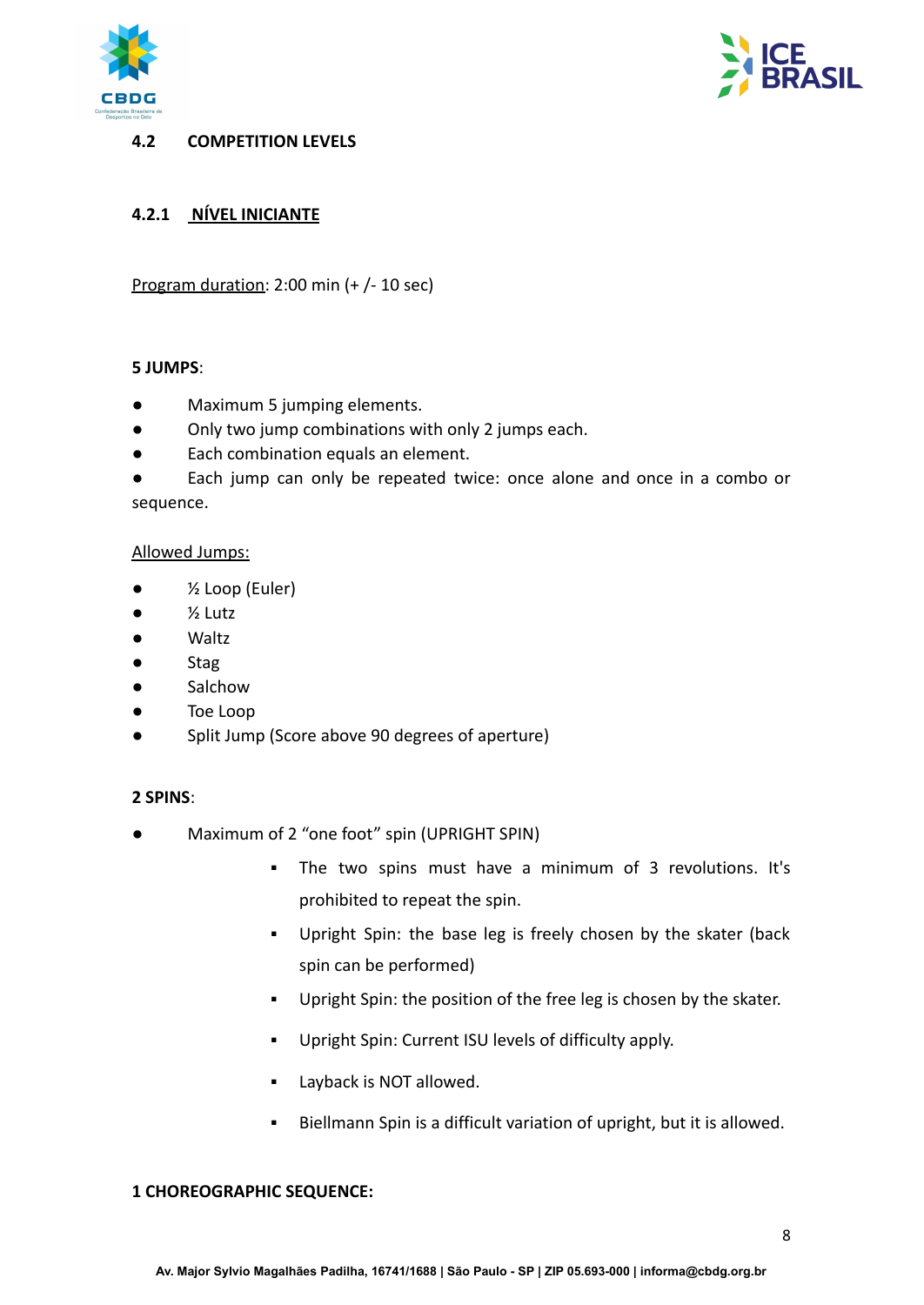



- A choreographic sequence with a fixed value.
- In order to be scored, it must be CLEARLY VISIBLE.
- You can use steps, turns, spiral, Ina Bauers and other skating moves.

#### **Note for this level:**

Elements from the Pré-iniciante level will be considered transitions or choreography sequence, THEY WILL NOT BE CONSIDERED ELEMENTS FOR THIS LEVEL AND THEREFORE WILL NOT BE SCORED AS SUCH.

## <span id="page-8-0"></span>**4.2.2 NÍVEL PRÉ-BÁSICO:**

Program Duration: 2:10 minutes (+/- 10 sec.)

#### **5 JUMPS:**

- Maximum of 5 jumping elements. AXEL JUMP IS NOT ALLOWED.
- Only 2 Combos Allowed, with two jumps in each.
- Each combination is equivalent to one element.
- Each jump can only be repeated twice: once alone and once in a combo.

#### Saltos permitidos:

- Waltz
- Salchow
- Toe Loop
- Loop
- Flip
- Lutz

#### **2 SPINS:**

- Maximum of 2 spins.
- Spins in one position with or without a change of foot are allowed.
- Combos are allowed, but WITHOUT A CHANGE OF FOOT.
- The two spins must be of a different nature. (cannot repeat the same spin):
	- o Layback is NOT allowed at this level.
	- o Within a combo the Layback is considered an upright spin, but at this level it is NOT allowed.
	- o Biellmann Spin is a difficult variation of upright, but it is allowed.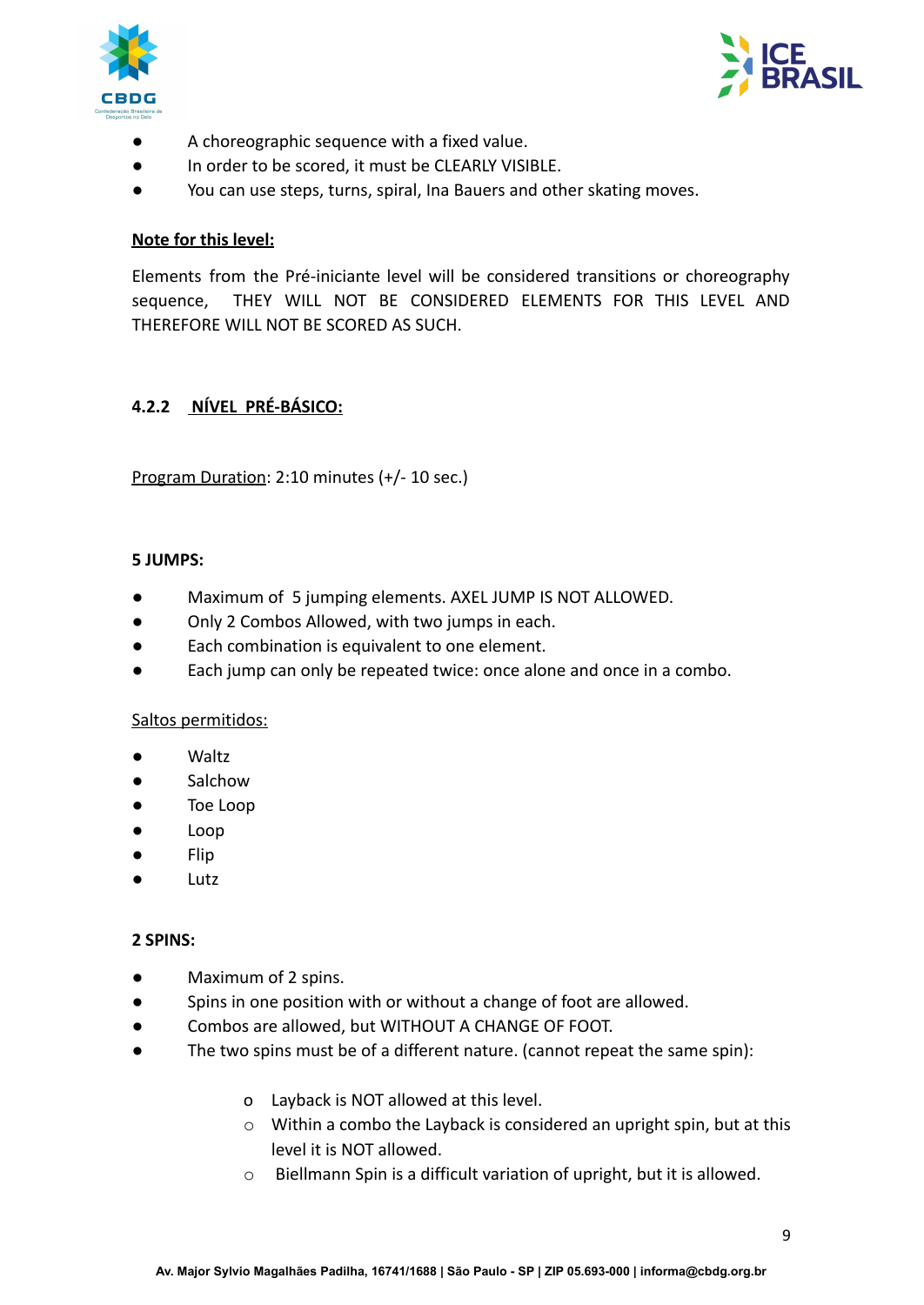



## **1 CHOREOGRAPHIC SEQUENCE:**

- A choreographic sequence with a fixed value.
- In order to be scored, it must be CLEARLY VISIBLE.
- You can use steps, turns, spiral, Ina Bauers and other skating moves.

#### **Notes for this level:**

● Elements of the Pré-iniciante level will be considered transitions or choreography, THEY WILL NOT BE CONSIDERED ELEMENTS FOR THIS LEVEL AND THEREFORE WILL NOT BE SCORED AS SUCH.

● Half Loop or Euller (except when performed between combo jumps), half Flip and half Lutz, split, stag will be considered transitions, not elements.

## <span id="page-9-0"></span>**4.2.3 NÍVEL BÁSICO:**

Program Duration: 2:40 minutes (+/- 10 sec)

#### **5 JUMPS:**

● Maximum 5 jumping elements. ALL SINGLES JUMPS, INCLUDING A AXEL JUMP IS REQUIRED.

Only 2 Combos Allowed, one of which can be a three-jump combo.Cada combinação equivale a um elemento.

Each jump can only be repeated twice: once alone and once in a combo.

#### Allowed jumps:

- **Salchow**
- Toe Loop
- Loop
- Flip
- Lutz
- Axel

#### **2 SPINS:**

Maximum 2 spins:

- Spins in one position with or without a change of foot are allowed.
- Combos with or without change of foot are allowed.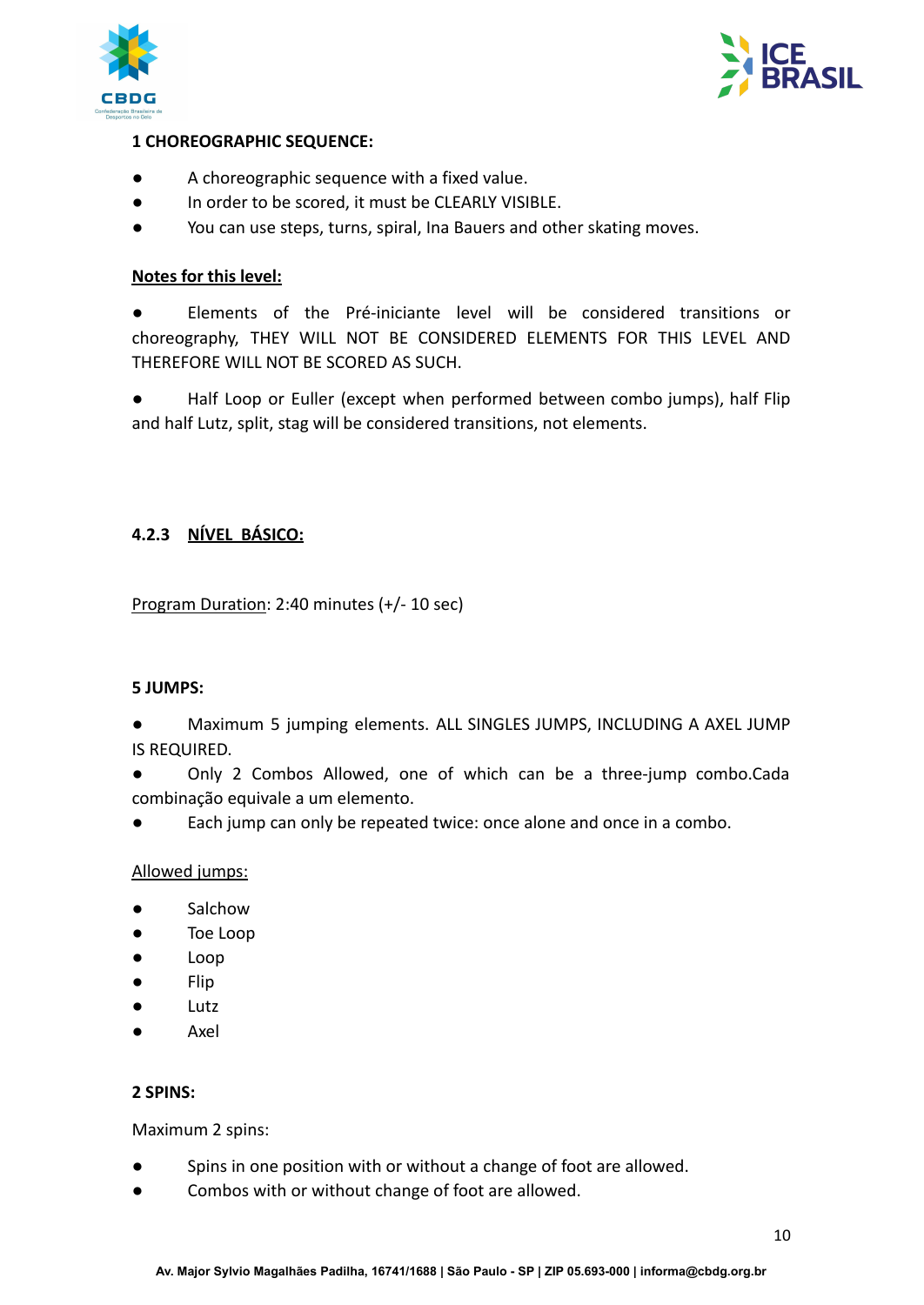



- The two spins must be of a different nature. (cannot repeat the same spin):
	- Layback It is NOT allowed at this level.
	- Within a combo the Layback is considered an upright spin, but at this level it is NOT allowed.
	- Biellmann Spin is a difficult variation of upright, but it is allowed.

## **1 CHOREOGRAPHIC SEQUENCE:**

- A choreographic sequence with a fixed value.
- In order to be scored, it must be CLEARLY VISIBLE.
- You can use steps, turns, spiral, Ina Bauers and other skating moves.

#### **Notes for this level:**

Elements of the Pré-iniciante level will be considered transitions or choreography, THEY WILL NOT BE CONSIDERED ELEMENTS FOR THIS LEVEL AND THEREFORE WILL NOT BE SCORED AS SUCH.

Half Loop or Euller (except when part of a combo jump), half Flip and half Lutz, split, stag will be considered transitions, not elements.

## <span id="page-10-0"></span>**4.2.4 NÍVEL JUVENIL**

Program duration: 2:50 minutes (+/- 10 sec)

#### **5 JUMPS:**

- Maximum 5 jumping elements.
- TWO double jumps to choose from: Salchow, Toe Loop or Loop are allowed.
- A Single Axel jump is required.
- Only 2 Combos Allowed, one of which can be a three-jump combo. Only combos  $1 + 1$ ,  $1 + 2$ ,  $2 + 1$ ,  $2 + 1 + 1$ ,  $1 + 2 + 1$  and  $1 + 1 + 2$  are allowed.

COMBO WITH DOUBLE + DOUBLE IS NOT ALLOWED, regardless of whether it is a combo with 2 or 3 jumps.

Whether in two- or three-jump combos, two double-jumps cannot be performed in a row.

Each jump can only be repeated twice: once alone and once in a combo.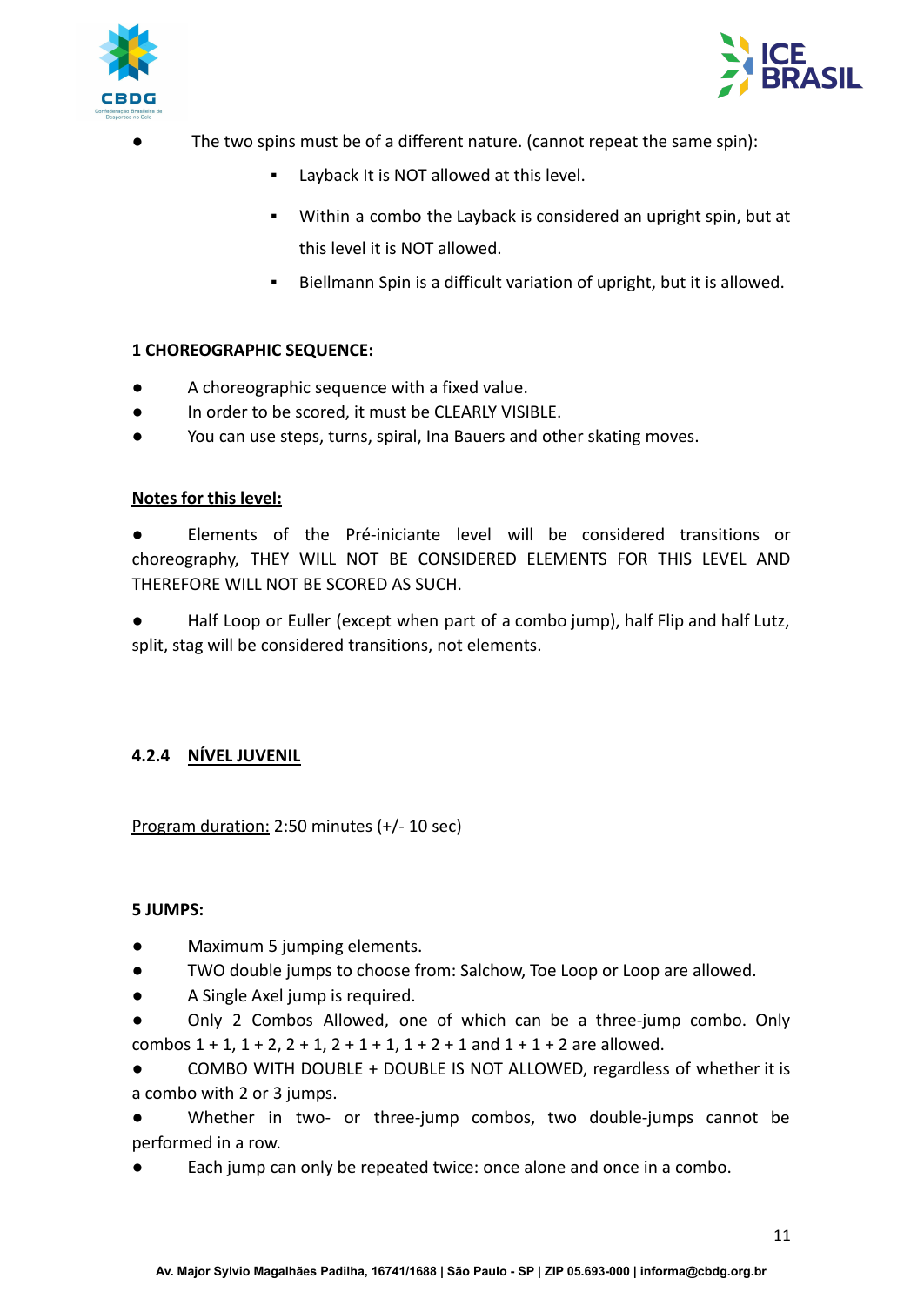



## Allowed jumps:

- 1 Salchow
- 1 Toe Loop

● 1 Euller (1/2 Loop: is only scored when used in combinations between two listed jumps)

- 1 loop
- $\bullet$  1 flip
- 1 Lutz
- 1 Axel
- 2 Salchow
- 2 Toe loop
- 2 Loop

## **2 SPINS:**

● Maximum of 2 spins.

● In the Spins the switch of feet and position is allowed (combos with or without switching feet are allowed).

A spin can start with Fly entry (jumped entry).

Spins must be of different nature (abbreviation). Cannot repeat the same pirouette. Current ISU difficulty levels will apply.

▪ Layback and Biellmann Spin are allowed.

## **1 CHOREOGRAPHIC SEQUENCE:**

- A choreographic sequence with a fixed value.
- In order to be scored, it must be CLEARLY VISIBLE.
- You can use steps, turns, spiral, Ina Bauers and other skating moves.

#### **Notes for this level:**

Elements of the Pré-iniciante level will be considered transitions or choreography, THEY WILL NOT BE CONSIDERED ELEMENTS FOR THIS LEVEL AND THEREFORE WILL NOT BE SCORED AS SUCH.

<span id="page-11-0"></span>Half Loop or Euller (except when performed between combo jumps), half Flip and half Lutz, split, stag will be considered transitions, not elements.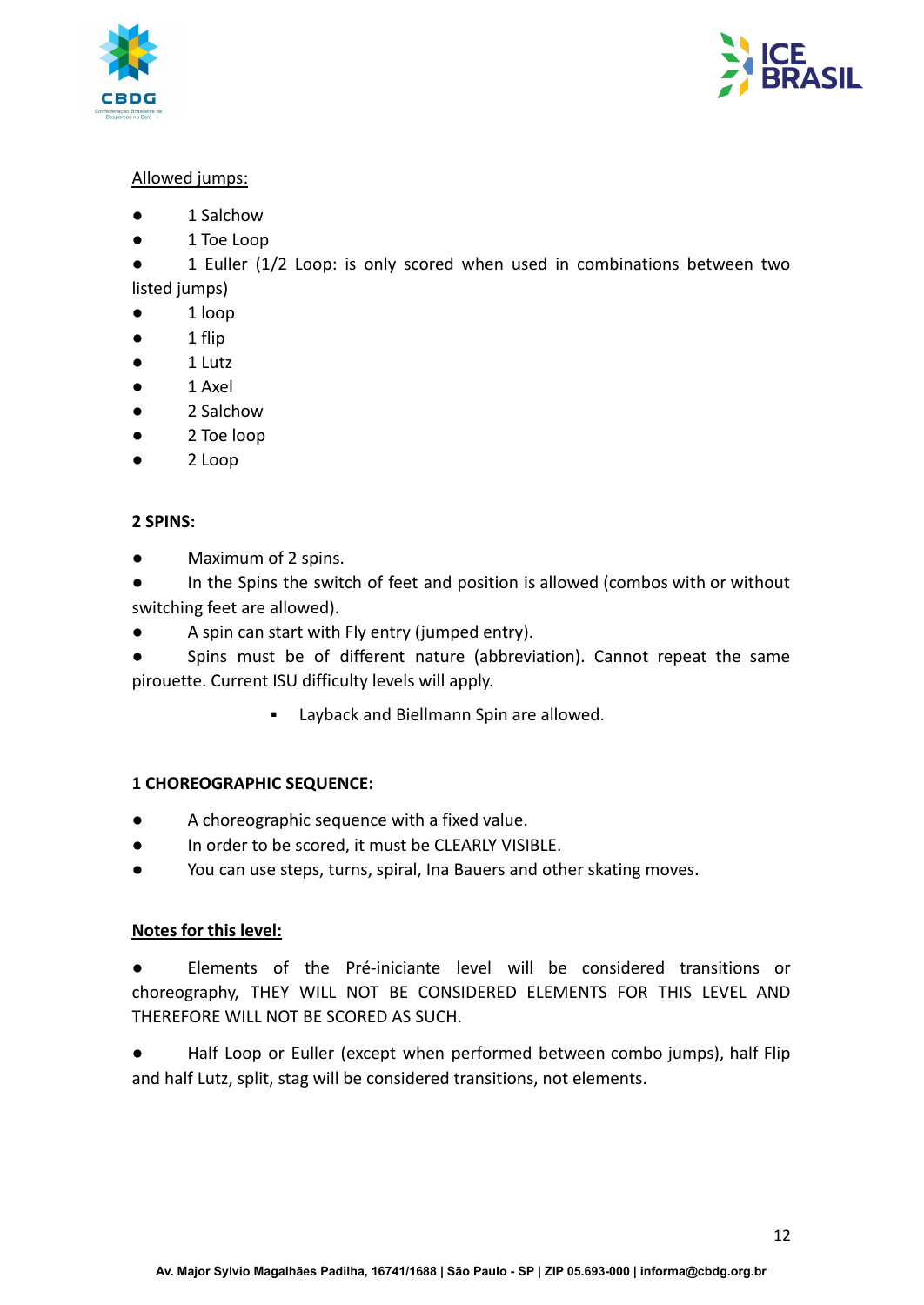



## **4.2.5 NÍVEL INTERMEDIÁRIO – Short Program and Free Skate**

#### **Short Program**:

Short Program duration: 2:20 min ( +-/10 sec)

#### **3 JUMPS**:

- Maximum 3 jumps
- One must be a 1 Axel jump (Single Axel jump). DOUBLE AXEL JUMP IS NOT ALLOWED.
- One must be a combination of Double + Single  $(2+1)$  jump or Single + Double  $(1+2)$  jump.

A single or double jump. IT IS MANDATORY THAT THIS JUMP IS DIFFERENT FROM THE JUMP PERFORMED IN THE COMBO.

## **2 MANDATORY SPINS:**

- One spin has to be in a SINGLE POSITION WITH A CHANGE OF FOOT.
- The other must be a spin in one position (different than the spin performed with a change of foot) WITH FLY ENTRY AND WITHOUT A CHANGE OF FOOT.
- COMBOS ARE NOT ALLOWED.
- All spin positions are allowed at this level.

## **1 STEP SEQUENCE:**

- A sequence of steps where the ISU difficulty levels will be applied.
- The sequence of steps must cover the entire ice surface TO AND BACK THE LENGTH OF THE ICE and must include turns and steps.

## **FREE SKATE**:

Free Skate duration: 3:00 min (+- 10 sec)

#### **5 JUMPS:**

- Maximum 5 jumps.
- All singles and doubles are allowed, EXCEPT THE DOUBLE AXEL JUMP.
- An Axel jump is mandatory.
- Only 2 Combos are allowed, with two jumps each.
- Jump combinations can be  $2 + 1$ ; 1 + 2 and/or 2 + 2. COMBO WITH TWO SINGLE JUMPS ARE NOT ALLOWED.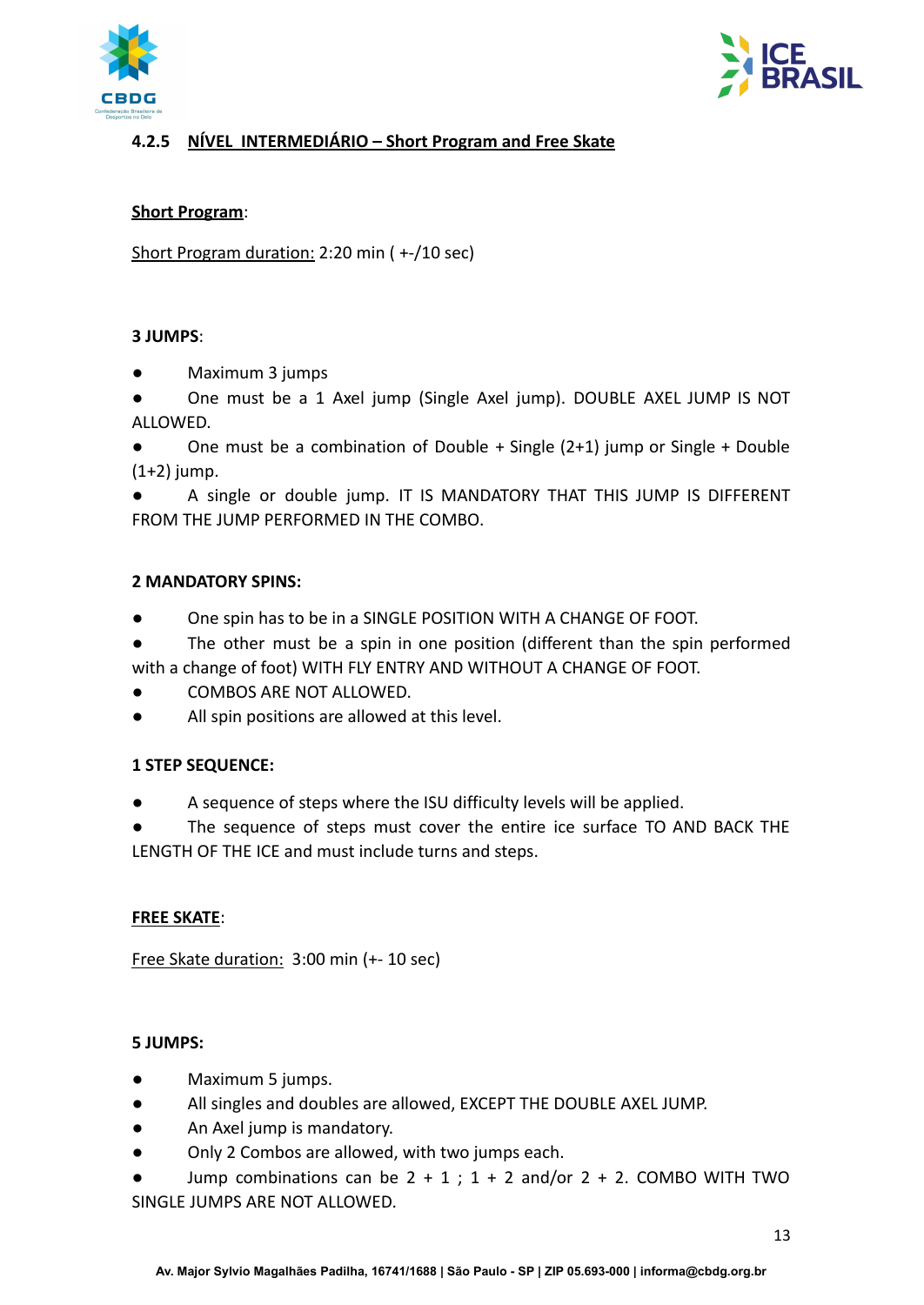



Jumps can only be repeated twice; the second time must be in a combination.

#### Allowed jumps:

- 1 and/or 2 Salchow
- 1 and/or 2 Toe Loop
- 1 Euller (1/2 Loop: is only scored when used in combinations between two listed jumps)
- 1 and/or 2 loop
- 1 and/or 2 Flip
- 1 and/or 2 Lutz
- 1 Axel

#### **2 SPINS:**

2 MANDATORY SPINS:

- A combo with a change of foot.
- A 1-position spin with or without a change of foot.
- Both spins can start with a fly entry.
- Spins have to be of a different nature (abbreviation).Is not allowed to repeat

the same spin.

Current difficulty levels and ISU rules will apply.

#### **1 CHOREOGRAPHIC SEQUENCE:**

- A choreographic sequence with a fixed value.
- To be scored it is mandatory to be CLEARLY VISIBLE.
- You can use steps, turns, spiral, Ina Bauers and other skating moves.

#### **Notes for this level:**

Elements of the Pré-iniciante level will be considered transitions or choreography, THEY WILL NOT BE CONSIDERED ELEMENTS FOR THIS LEVEL AND THEREFORE WILL NOT BE SCORED AS SUCH.

Half Loop ou Euller (except when performed between combo jumps), half Flip and half Lutz, split, stag will be considered transitions, not elements.

#### <span id="page-13-1"></span><span id="page-13-0"></span>**4.3 HIGH PERFORMANCE LEVELS**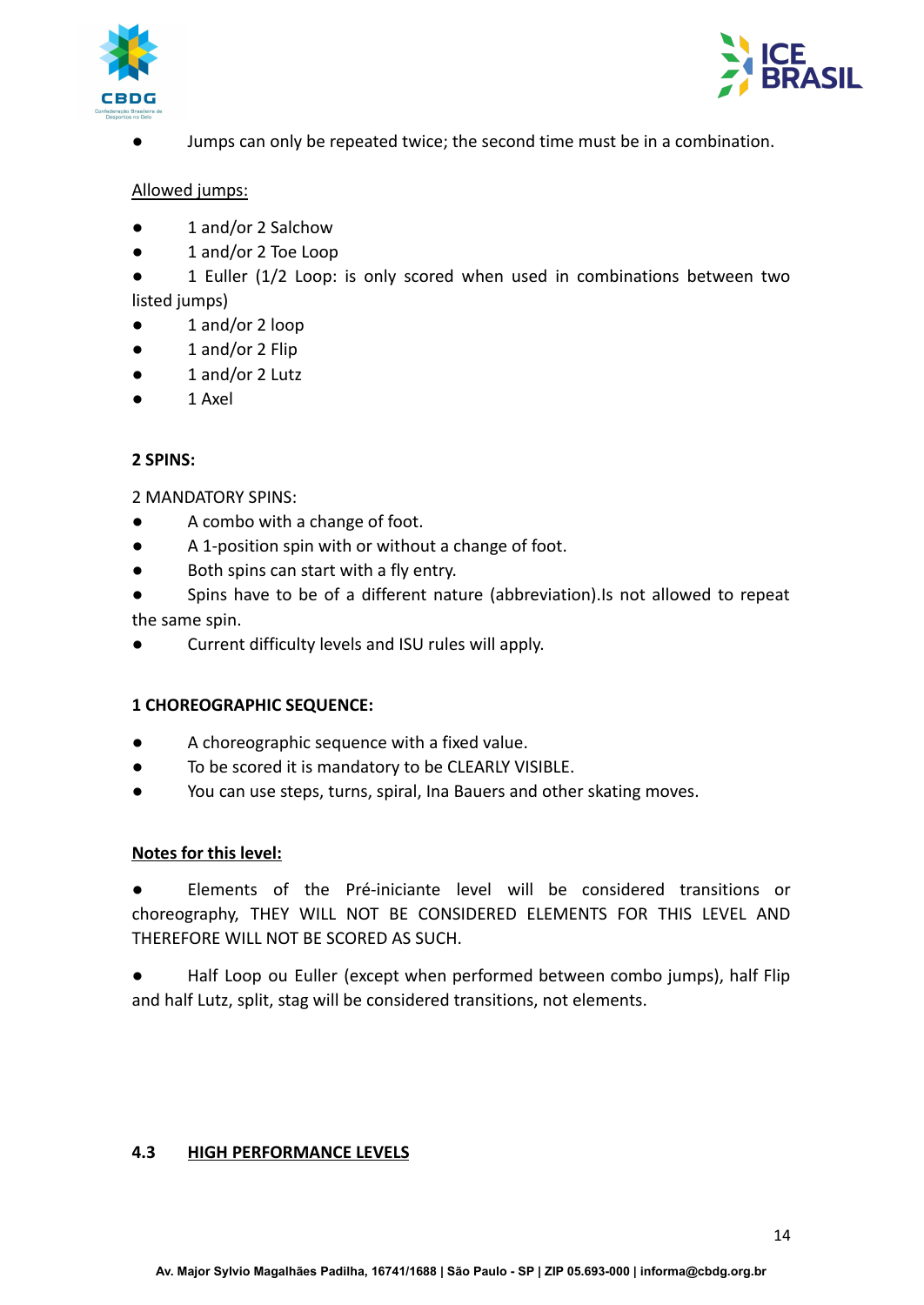



#### **4.3.1 NOVICE ADVANCED**

#### **SHORT PROGRAM:**

Short program duration: 2:20 min (+-10 sec)

#### **JUMPS - 3 ELEMENTS:**

- Axel jump or Double Axel jump.
- Double or triple jump. CANNOT repeat the Axel jump or the combo jump.

A jump combination consisting of two double jumps  $(2 + 2)$  or a double jump and a triple jump  $(2 + 3; 3 + 2)$ , the jumps in this jump combination cannot be the Axel jump or the solo double or triple jump effectively executed or to be executed in the Short program.

#### **SPINS - 2 ELEMENTS:**

BOYS: Camel, Sit spin or Upright with a change of foot and no fly entry.

● GIRLS: Layback/Sideways or spin in one position with no change of foot and no Fly entry.

GIRLS AND BOYS: Combination Spin with only one change of foot, with a minimum of 5 (five) rotations on each foot. Fly entry is allowed.

#### **STEP SEQUENCE - 1 ELEMENT:**

A sequence of steps utilizing the entire surface of the ice. RIDE AND RETURN OF THE LENGTH OF THE ICE

All steps, turns and skating movements are allowed.

#### **FREE SKATE**:

Free Skate duration: 3:00 min (+- 10 sec)

#### **JUMPS:**

#### **Maximum 6 jumping elements:**

- 1. One of which should be an Axel-type jump.
- 2. There can be up to two (2) jump combinations or sequences.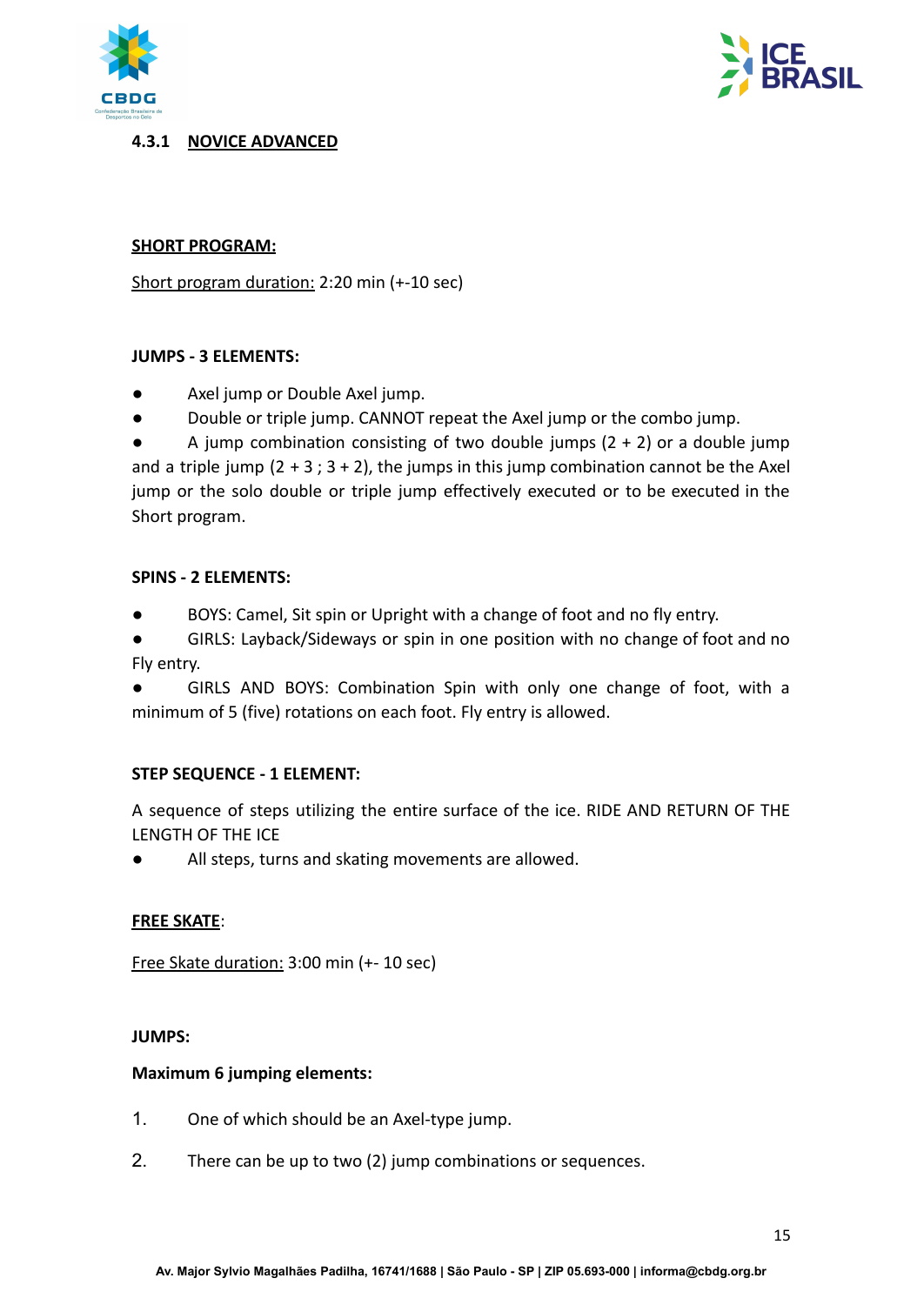



3. One of the jump combinations may contain three (3) jumps, the other only two (2) jumps.

4. A jump sequence consists of two (2) jumps of any number of revolutions, starting with any jump, immediately followed by an Axel-like jump, starting with a step immediately after the "landing" curve of the first jump to the " take off" curve of the Axel jump.

5. Only two (2) triple jumps may be repeated, either in a combination or in a sequence of jumps.

6. Quad jumps are not allowed.

7. Any single, double (including Double Axel jump) or triple jump cannot be performed more than twice in total.

## **2 SPINS:**

There must be a maximum of two (2) spins of a different nature (abbreviation).

One must be a spin combination, with a change of foot, minimum of eight (8) revolutions. Fly entry is not allowed.

One must be a spin with fly entry with no change of foot, with a minimum of six (6) revolutions OR a spin in a position with change of foot and no fly entry, with a minimum of eight (8) revolutions.

## **1 STEP SEQUENCE:**

There must be a maximum of one  $(1)$  sequence of steps using the entire ice surface. RIDE AND RETURN OF THE LENGTH OF THE ICE.

## <span id="page-15-0"></span>**4.3.2 NÍVEIS JUNIOR E SENIOR**

## **SHORT PROGRAM FOR JUNIOR AND SENIOR:**

In compliance with Rule 61 of the ISU Rulebook and ISU Communication for 2022/23 season.

#### Short Program duration: 2:40 min (+- 10 sec)

8. The Short Program for Single Skating (Junior and Senior) consists of seven (7) mandatory elements. The sequence in which these elements are performed is the skater's free choice.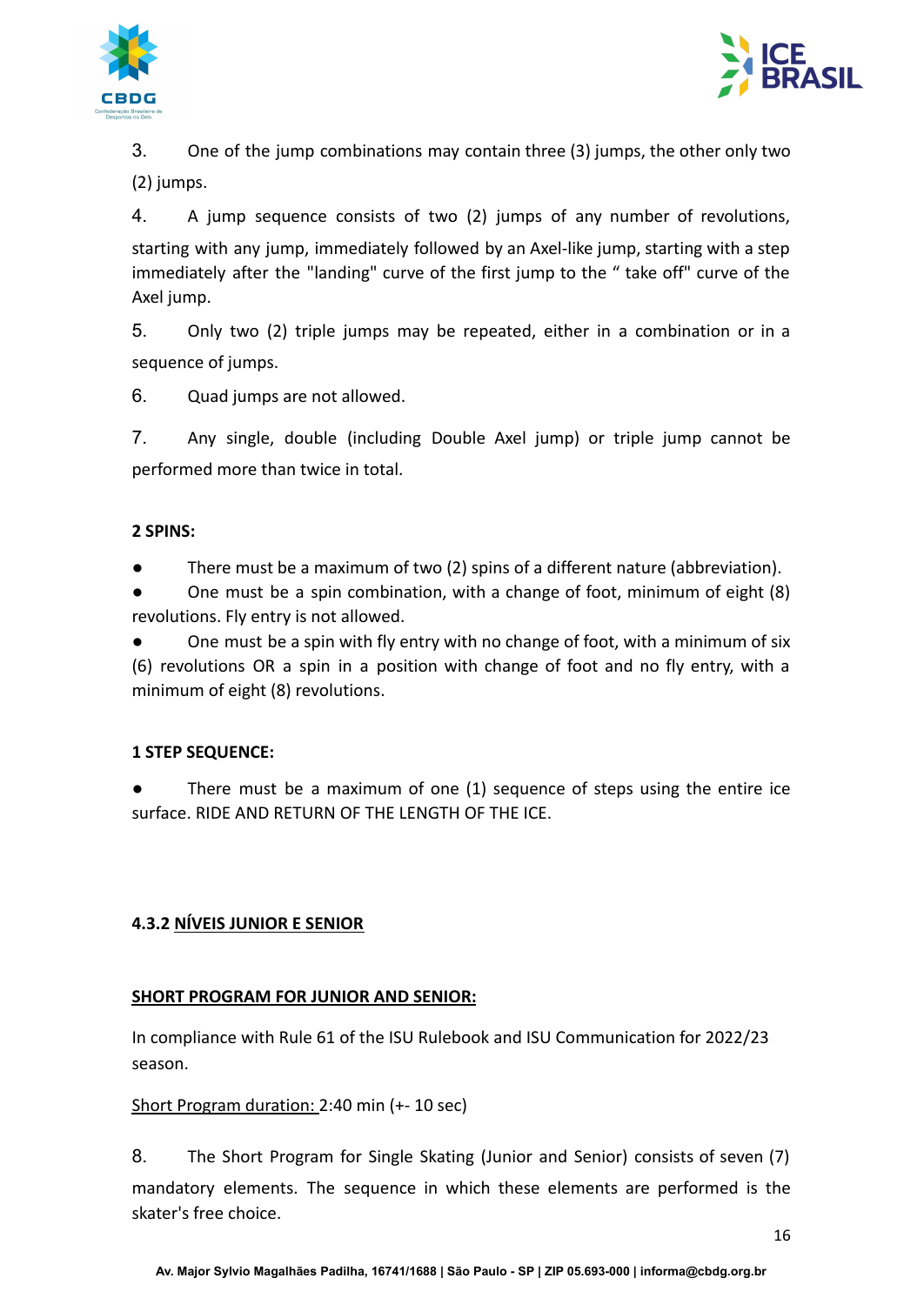



9. The program must be skated in harmony with the music chosen by the competitor. The music is chosen by each competitor, music with vocals are allowed.

10. If an unforeseen or additional (executed) element replaces a mandatory (unexecuted) element, the respective judgment box of this element will be blocked and the executed element will be considered in disagreement with the rules and marked as no value.

11. Unlisted or additional elements such as jumps, spins, steps or repetitions, even of failed elements, will not be considered and therefore will not block a judgment box of a required element. Attention: this rule only applies if all required program elements are executed.

## **JUNIOR SHORT PROGRAM:**

## **Short Program duration: 2:40 min (+- 10 sec)**

## **It consists of the following mandatory elements:**

Men:

- Double or Triple Axel Paulsen jump;
- Double or Triple Loop jump;
- Jump combination consisting of a double and a triple jump or two triple jumps;
- Flying camel spin;
- Sit spin with only one change of foot;
- Spin combination with only one change of foot;
- Step sequence fully utilizing the ice surface

## Women:

- Double Axel Paulsen;.
- Double or triple Loop jump;
- Jump combination consisting of two double jumps or one double and one triple jump or two triple jumps;
- Flying camel spin;
- Layback / sideways leaning spin or sit spin without change of foot;
- Spin combination with only one change of foot;
- Step sequence fully utilizing the ice surface.

## **SENIOR SHORT PROGRAM:**

## **Short Program Duration: 2:40 min (+- 10 sec)**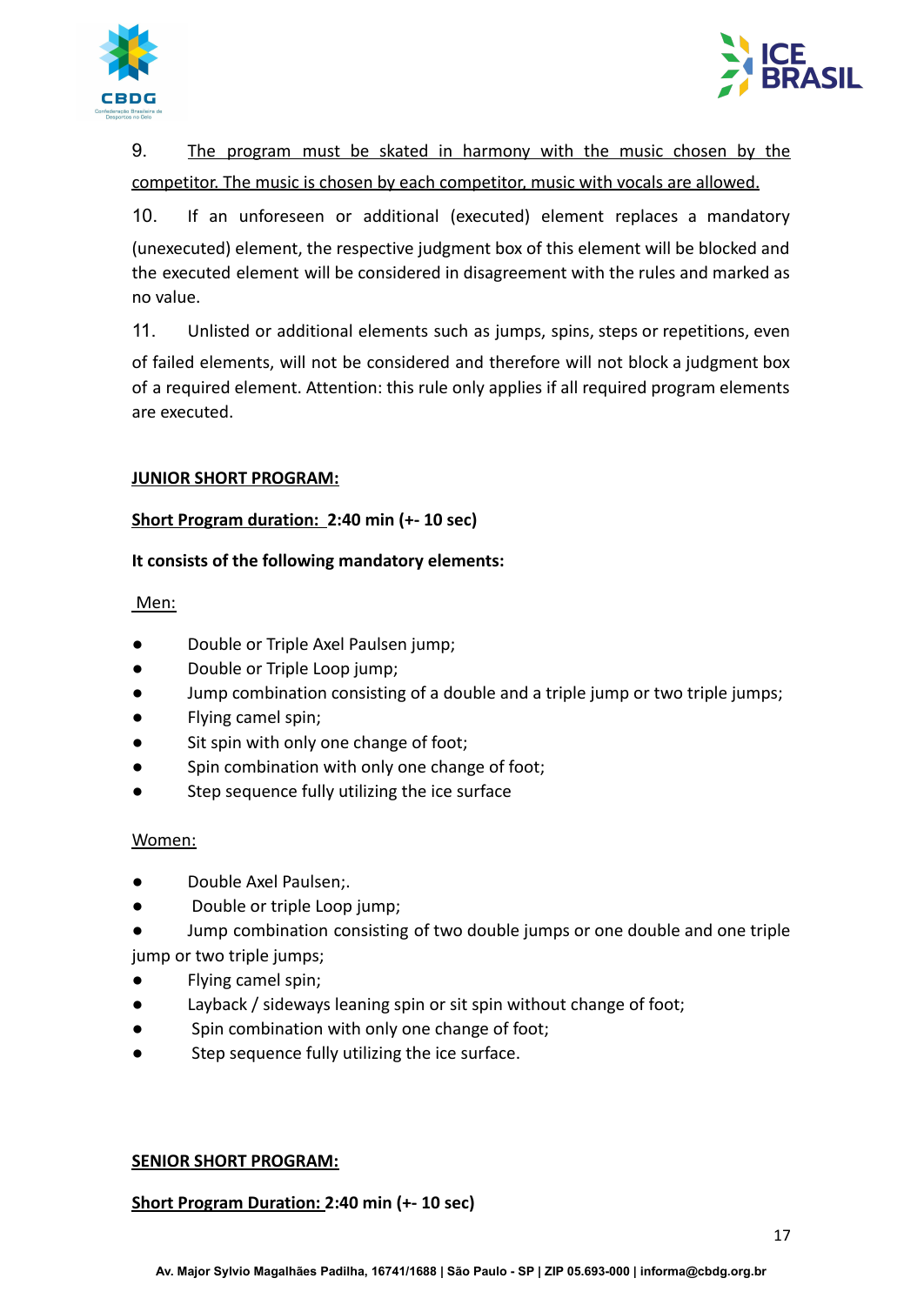



## **It consists of the following mandatory elements:**

## Men/Male:

- 12. Double or triple Axel Paulsen
- 13. Triple or quadruple jump;

14. Jump combination consisting of a double jump and a triple jump or two triple jumps or a quadruple jump and a double jump or a triple jump;

- 15. Flying Spin.
- 16. Camel spin or sit spin with only one change of foot;
- 17. Spin combination with only one change of foot;
- 18. Step sequence fully utilizing the ice surface.

#### Women/Female:

- 19. Double or triple Axel Paulsen;
- 20. Triple jump;

21. Jump combination consisting of a double jump and a triple jump or two triple jumps;

- 22. Flying spin;
- 23. Layback/sideways leaning spin or sit or camel spin without a change of foot;
- 24. Spin combination with only one change of foot;
- 25. Step sequence fully utilizing the ice surface.

#### **Notes for this level:**

#### **JUMPS:**

26. For Senior Men any Triple or Quad jump is allowed.

27. If a quad jump is performed in the jump combination, a different quad jump can be performed as a solo jump.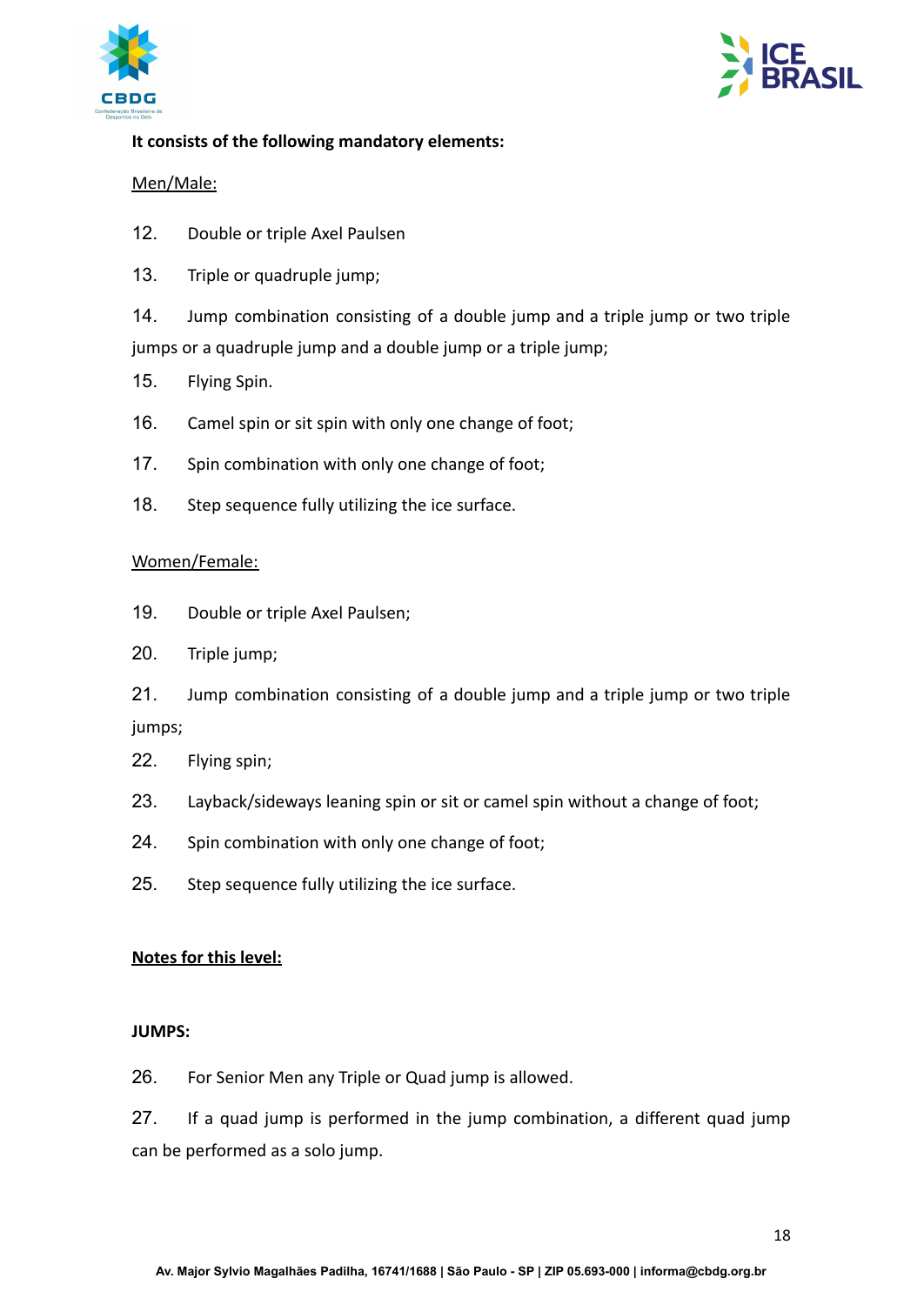



28. For Senior and Junior Men and Senior Ladies, when the Triple Axel Paulsen is performed as a solo jump, it cannot be repeated again as a solo jump or in the combination of jumps.

29. For Senior Ladies any triple jump is allowed.

30. For Junior Ladies and Junior Men only the mandatory double or triple jump of the season is allowed (in 2022/23 it is the Double or Triple Loop).

## **JUMP COMBINATION:**

31. For Senior Men the jump combination may contain the same double, triple or quadruple jump or a different double, triple or quadruple jump.

32. For Senior Men, when a quad jump is performed as a solo jump, a different quad jump may be included in the jump combination.

33. For Senior Ladies, Junior ladies and Junior Men the jump combination may consist of the same double or triple jump or a different double or triple jump.

34. FOR ALL CATEGORIES: JUMPS INCLUDED IN THE JUMP COMBINATION MUST BE DIFFERENT FROM THE SOLO JUMP.

35. If the same jump is performed as a solo jump and as part of the jump combination, the repeated jump will not be counted (if the repetition happens in the jump combination, only the jump that does not comply with the above rules will not be counted) .

36. If an extra jump is performed, only the individual jump that does not comply with the rules is not counted.

37. Jumps will be considered in their order of execution.

## **SPINS:**

38. Spin in one position and Spin Combination: if there is no position before and/or after the foot change with at least 3 (three) revolutions, this spin is not in accordance with the rules and will have no value.

39. With the exception of Flying Spin, no Spin can start with a jump.

40. Flying Spin:

 $\circ$  Senior: Any type of Flying Spin is allowed, as long as the landing position is different from the position executed in the Spin in one position.

o Junior: only the mandatory of the season will be allowed.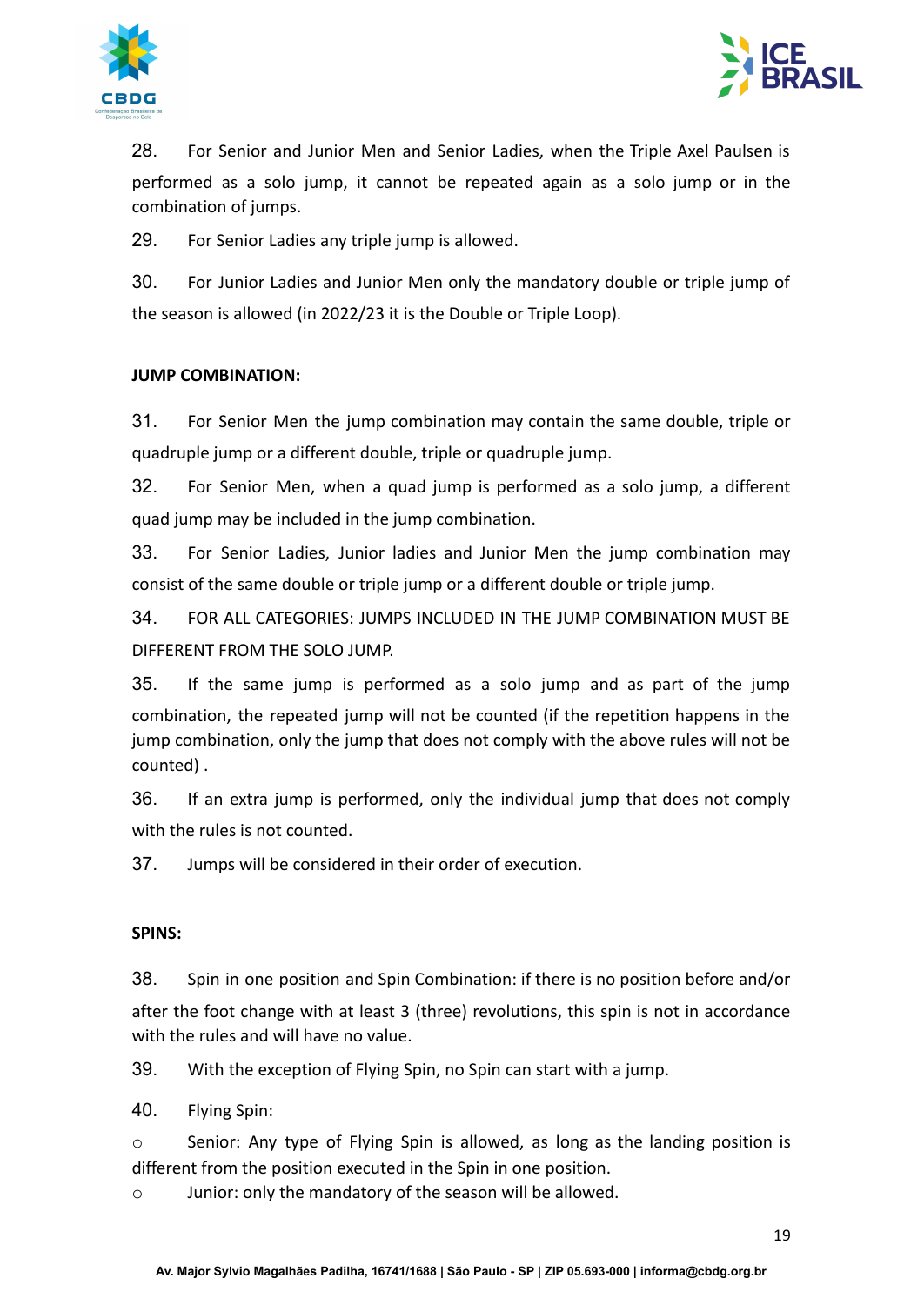



 $\circ$  Senior and Junior: the "step over", will be considered by the Judges in the GOE (grade of execution). A minimum of eight (8) revolutions in the landing position, which may be different from the flying position. No ice rotation before take off is allowed. The 8 (eight) mandatory revolutions can be performed in any variation of the landing position.

- 41. Spin in one position:
- o Male/Men Spin with only one foot change:
- Senior: The competitor can choose the Camel or Sit position to be executed, but

this position must be different from the Flying Spin landing position. The Spin must consist of only one foot change, which can be performed in the form of a step over or with a jump, having at least 6 (six) rotations in each foot.

Junior: only mandatory season spin will be allowed. The spin must contain only

one foot change, which can be performed in the form of a step over or with a jump, having at least 6 (six) revolutions in each foot.

o Women's/Ladies - Layback or Sideways Leaning Spin without changing feet, any position is allowed as long as the basic Layback or Sideways Leaning position is held for eight (8) revolutions without lifting to the Upright position. After the 8 (eight) revolutions it is allowed to execute the Biellmann position OR spin in a position without a change of foot: any variation of the chosen position can be executed. Minimum of 8 (eight) revolutions in the position.

o For Male/Men and Female/Ladies: if the Flying Spin landing position is the same as the one-position spin, the last to be executed between the two will not count, but will occupy a spin box.

42. Spin Combination:

o The spin combination must include only one change of foot and must not have less than six (6) revolutions in each foot. The change of foot can be done with a step over or a jump. Changing feet and changing positions can be done at the same time or separately.

#### **STEP SEQUENCE:**

Step Sequences can contain any jumps not listed.

#### **FREE SKATING FOR JUNIOR AND SENIOR**

Conforms to Rule 612 of the ISU Rulebook.

Free Skating consists of a well-balanced program with Free Skating elements such as jumps, spins, steps and other binding movements performed with minimal skating on two feet, in harmony with the competitor's music of choice.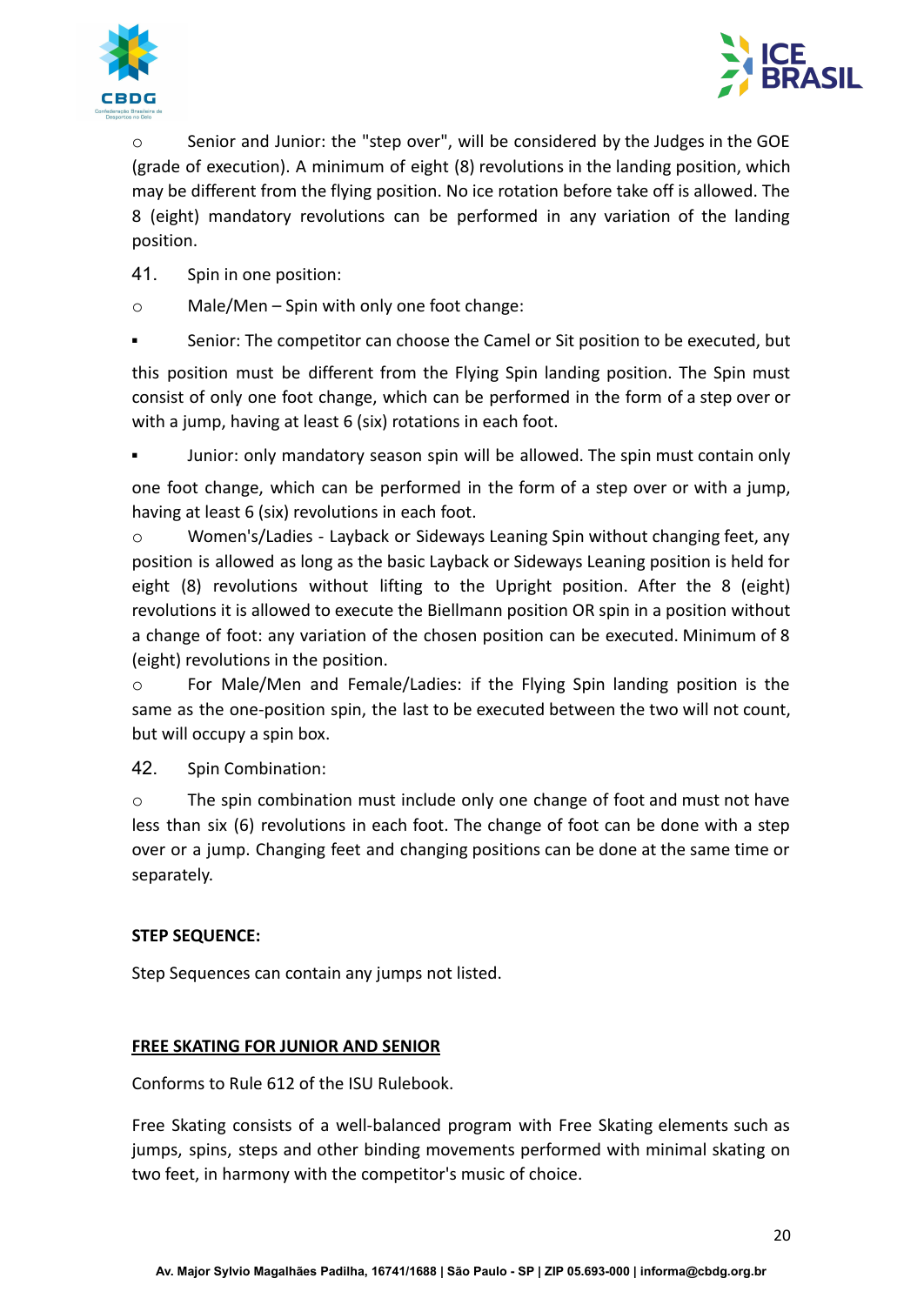



#### **WELL BALANCED JUNIOR FREE SKATE:**

Free Skate duration: 3:30 min (+- 10 sec)

#### A well-balanced program for Junior Men should contain:

43. Maximum of 7 (seven) jump elements, where one of them must be an Axel type jump.

44. Maximum of 3 (three) spins: a Combination Spub, a Flying Spin or Spin with Flying Entrance and a Spin in one position.

45. Maximum of one (1) Step Sequence, COVERING THE ENTIRE ICE SURFACE UP AND BACK OF LENGTH.

#### A well-balanced program for Junior Ladies should contain:

46. Maximum of 7 (seven) jump elements, where one of them must be an Axel type jump.

47. Maximum of 3 (three) spins, being a Spin Combination, a Flying Spin or Spin with Flying Entrance and a Spin in one position.

48. Maximum of one (1) Step Sequence, COVERING THE ENTIRE ICE SURFACE UP AND BACK THE LENGTH OF THE ICE.

#### **WELL BALANCED SENIOR FREE SKATE:**

Free Skae Duration: 4:00 min (+- 10 sec)

## A well-balanced program for Senior Men should contain:

49. Maximum of 7 (seven) jump elements, where one of them must be an Axel type jump.

50. Maximum of 3 (three) spins, being a Spin Combination, a Flying Spin or Spin with Flying Entrance and a Spin in one position.

51. Maximum of 1 (one) Step Sequence, COVERING THE ENTIRE ICE SURFACE UP AND BACK THE LENGTH OF THE ICE.

52. Maximum of 1 (one) Choreographic Sequence CLEARLY VISIBLE.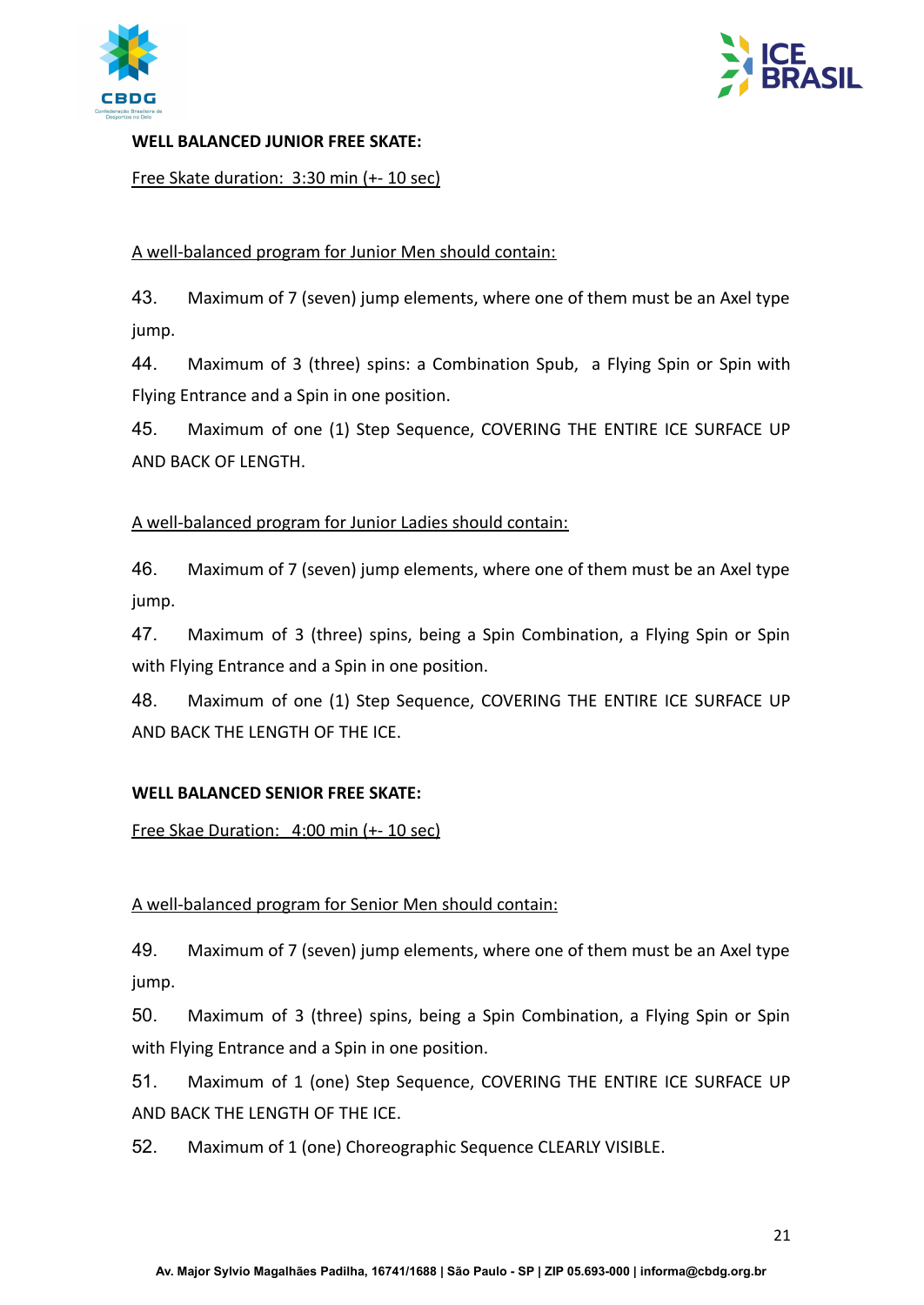



## A well-balanced program for Senior Ladies should contain:

53. Maximum of 7 (seven) jump elements, where one of them must be an Axel type jump.

54. Maximum of 3 (three) spins, being a Spin Combination, a Flying Spin or Spin with Flying Entrance and a Spin in one position.

55. Maximum of 1 (one) Step Sequence, COVERING THE ENTIRE ICE SURFACE UP AND BACK THE LENGTH OF THE ICE.

56. Maximum of one (1) CLEARLY VISIBLE Choreographic Sequence

The Competitor is free to select the Free Skate elements, the sum of which forms the program.

All elements must be connected by steps of different nature and by other Figure Skating movements, using the entire surface of the ice (skating forwards and backwards are not considered connection steps).

Any additional elements or elements that exceed the determined number will not be considered in the competitor's result.

Only the first attempt (or the number of attempts allowed) will be considered.

#### **COMMENTS:**

For all Singles Free Skate, the following rules apply:

#### **INDIVIDUAL JUMPS**

57. Individual jumps can have any number of revolutions.

#### **JUMP COMBINATIONS E JUMP SEQUENCES**

58. A Jumps Combination may consist of the same or another single, double, triple or quadruple jump. Up to three (3) Jump Combinations or Jump Sequences can be performed in Free Skate. A Jump Combination can have 3 (three) jumps, the other two up to 2 (two) jumps.

#### **REPETITIONS**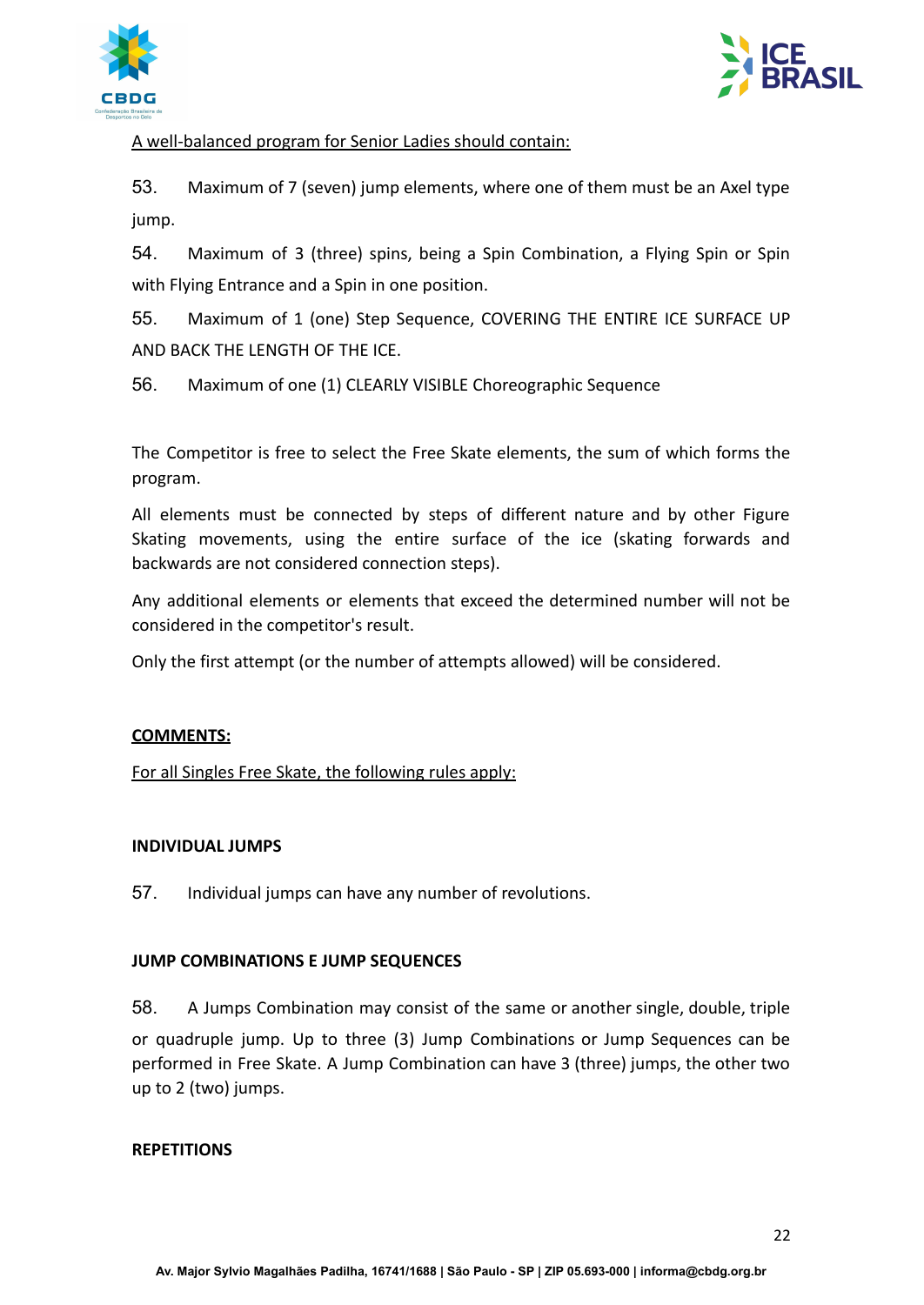



59. Any double jump (including the Double Axel jump) cannot be included more than twice in a Single's Free Skating (as a solo jump or part of a jump combo/sequence).

60. Of all the triple and quad jumps, only two can be performed twice. Of the two repetitions, only one can be a quadruple jump.

61. If at least one of these executions is in a jump combination/sequence, the total numerical value according to the ISU Value Scales (SOV) will be applied to both executions.

62. If the two executions are as solo jumps, the second of these solo jumps will be assigned 70% of its numerical value according to the ISU Scale of Values (SOV).

63. Triple and quad jumps with the same name will be considered as different jumps.

64. No triple or quad jump can be attempted more than twice.

## **EXTRA JUMPS AND JUMP ELEMENTS**

65. If an extra jump is performed, only the individual jump that does not comply with the rules will be considered no value.

66. Jumps are considered in the order of execution.

#### **SPINS**

67. All spins must be of different character. Any spin with the same character (abbreviation) of the same one performed previously will be disregarded, but will occupy a spin box.

68. Spins have a minimum number of revolutions required:

o 6 (six) for the Flying Spin and for the One Position Spin.

o 10 (ten) for the Spin Combination.

69. The absence of the mandatory number of revolutions will be reflected in the judges' scores.

70. The minimum number of revolutions will start counting from the entry of the spin until its completion (with the exception of the final revolutions - wind-up on Spins in one position and Flying Spins).

71. In Spin Combination and One Position Spin, change of foot is optional.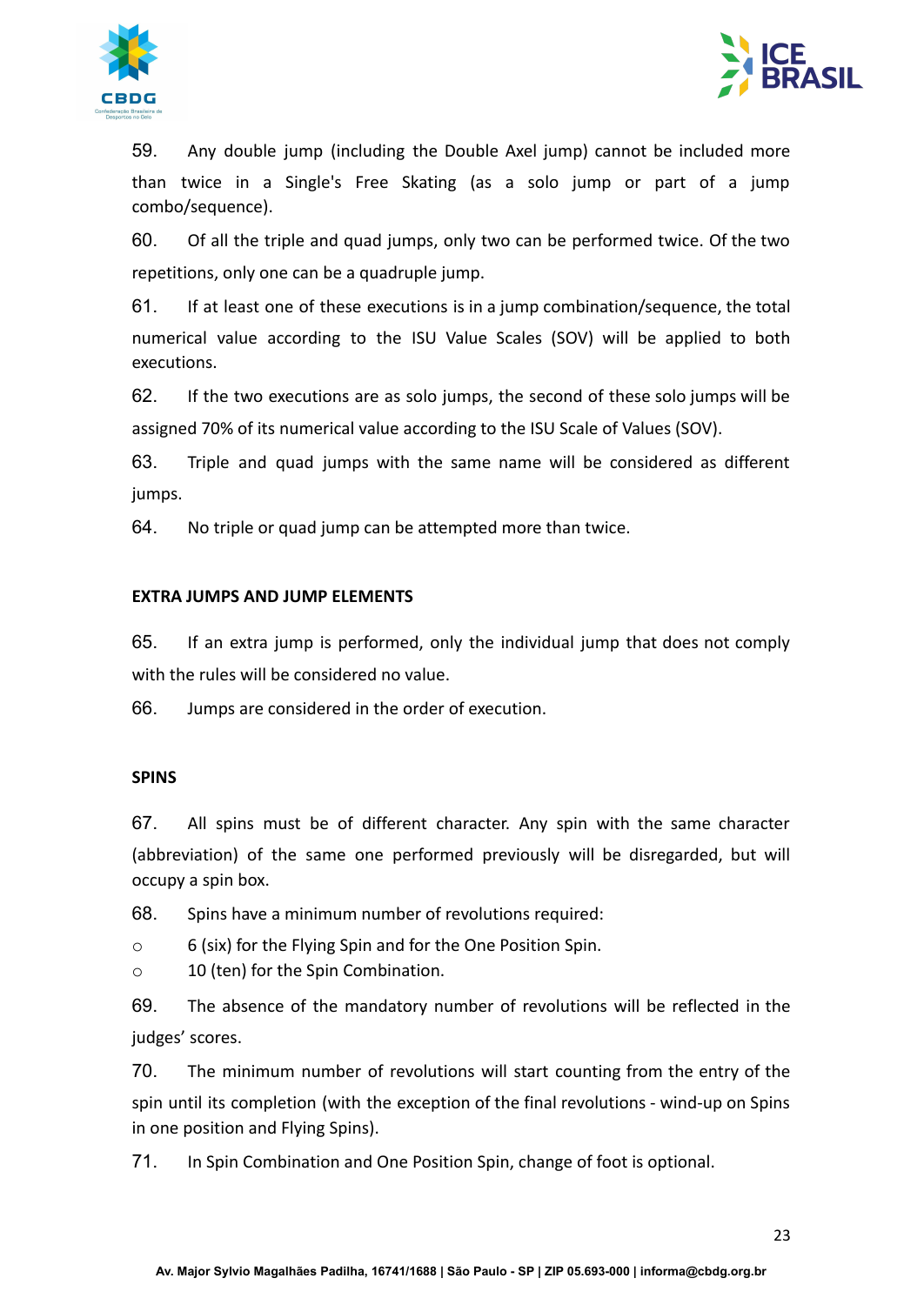



**STEPS**

72. The competitor is free to choose the type of Step Sequence he/she wants to perform.

73. Jumps can be included in the Step Sequence.

74. Step Sequences must utilize the entire surface of the ice, up and down the length of the ice.

75. Step Sequences that are too short and not clearly visible do not meet the mandatory requirements and will not be considered.

## **CHOREOGRAPHIC SEQUENCES**

76. A Choreographic Sequence consists of all types of movement, such as: steps, turns, spirals, arabesques, spread eagles, Ina Bauers, hydroblading, any jump with up to 2 (two) revolutions, spins, etc.

77. Listed elements included in a Choreographic Sequence will not be called and will not occupy an element box.

78. The format (pattern) is not restricted, but must be clearly visible.

79. The Technical Panel identifies the Choreographic Sequence, which starts with the first skating movement and concludes with the preparation for the next element to be executed (if the Choreographic Sequence is not the last element of the program).

80. It can be performed before or after the Step Sequence.

81. This element has a fixed base value and is evaluated by the Judges only through the Grade of Execution – GOE.

# <span id="page-23-1"></span><span id="page-23-0"></span>**4.4 ADULT LEVELS OF COMPETITION**

## **4.4.1. BRASIL I LEVEL**

Program duration: 1:40 min (+- 10 sec)

#### **7 ELEMENTS:**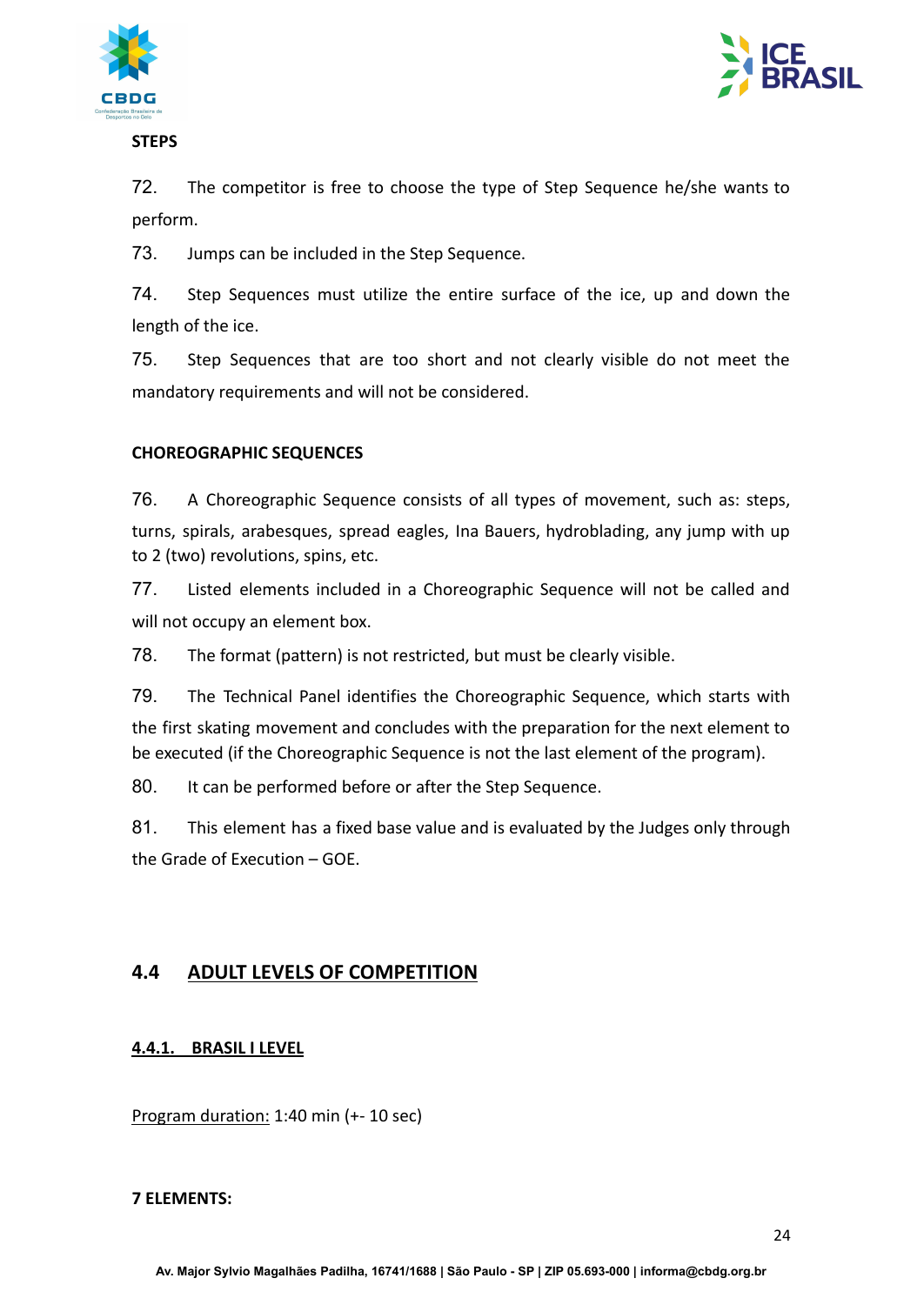



The elements to compose the program must be chosen, up to a maximum number of 7 (seven), among the elements listed below, being mandatory a spiral, a pivot and a spin on one foot.

- Spin on one foot (min 3 revolutions).
- Bunny Hop.
- Lunge.

FRONT EDGE Spiral (only counts when the free leg is above hip level and the edge must be executed clearly and visibly).

EDGE BACK Spiral (only counts when free leg is above hip level and the edge must be executed clearly and visibly).

- Mazurka.
- Shoot the duck (only counts when the skating leg is parallel to the ice).
- Ballet Jump.
- Half Flip.
- Foward Inside Pivot (Mínimum of 1 revolution).
- Backward Outside Pivot (minimum of 1 revolution).

## **1 SEQUENCE OF STEPS**

Mandatory to include a sequence of forward outside three turns with landing (minimum of three).

Use forwards outside and inside edges.

#### **General notes for this level:**

At the BRASIL I level, all elements including the step sequence have a fixed value of 0.5. This can increase or decrease depending on the GOE (Grade of Execution).

At the Brasil I level, 7 (seven) elements must be performed to choose from among the allowed ones, and a step sequence.

● For Brasil I level:

a) No element can be repeated. Any repeated element will be ignored and will have no value.

b) Single jumps are not allowed.

c) Higher level elements are not allowed. Crossovers, inside three turns, mohawks, etc. are allowed at this level and will be considered transitions and not elements.

Competitors in this category will also be judged by the following components:

- Skating Skills
- Performance
- Interpretation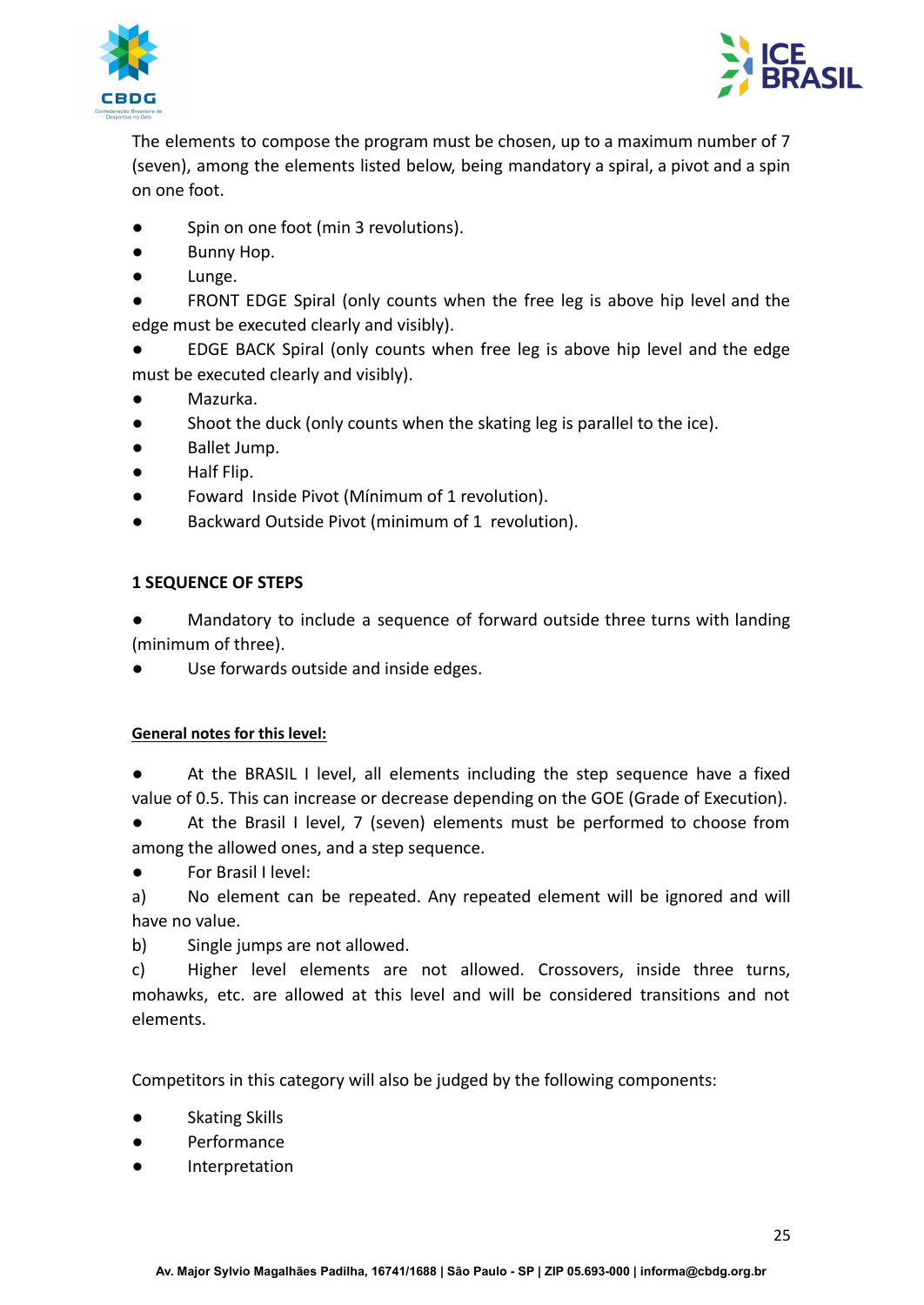



## <span id="page-25-0"></span>**4.4.2. BRASIL II LEVEL**

Program Duration**:** 2:00 min (+ /- 10 sec)

## **5 JUMPS:**

- Maximum 5 jumping elements.
- Just two jump combinations with only two jumps in each.
- Each combination is equivalent to one element.

Each jump can only be repeated twice: once alone and once in a combo or sequence.

#### Allowed Jumps:

- $\bullet$   $\frac{1}{2}$  Loop (Euler)
- $\bullet$   $\frac{1}{2}$  Lutz
- Waltz
- Stag
- Salchow
- Toe Loop
- Split Jump (Scores above 90 degrees of opening)

#### **2 SPINS:**

- Maximum 2 SPINS ON ONE FOOT (UPRIGHT SPIN).
- o The two spins must have a minimum of 3 revolutions.
- o Upright Spin: the base leg is chosen by the skater (back spin can be performed)
- o Upright Spin: the free leg position is chosen by the skater.
- o Upright Spin: Current ISU levels of difficulty apply.
- o Layback is not allowed.
- o Biellmann Spin is a difficult variation of upright, but it is allowed.

#### **1 CHOREOGRAPHIC SEQUENCE**

- A choreographic sequence with a fixed value.
- In order to be scored, it must be CLEARLY VISIBLE.
- You can use steps, turns, spiral, Ina Bauers and other skating moves.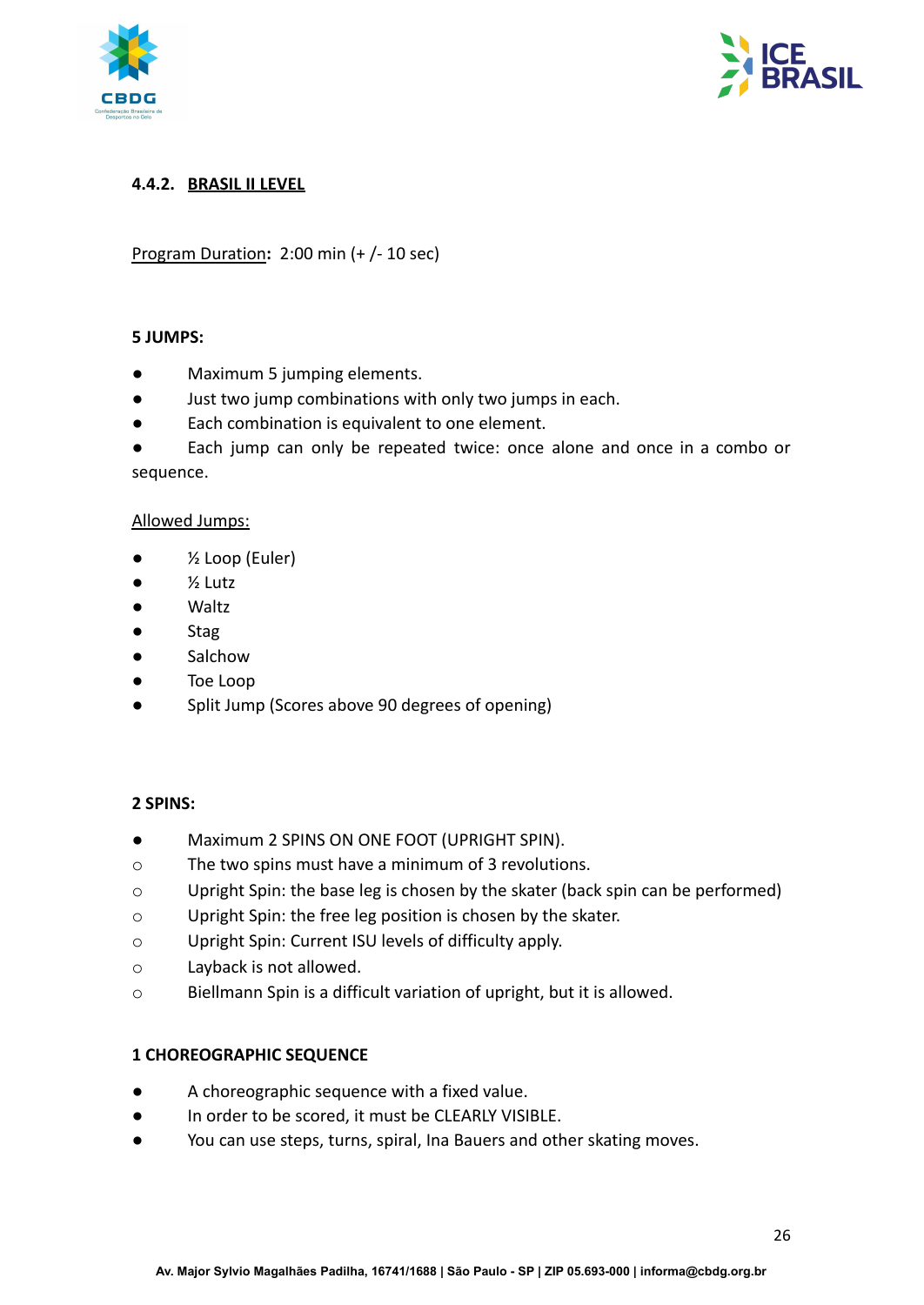



## **Note for this level:**

The elements of Brasil II level will be considered transitions or choreography, THEY WILL NOT BE CONSIDERED ELEMENTS FOR THIS LEVEL AND, THEREFORE, WILL NOT BE SCORED AS SUCH.

## **4.4.3. BRONZE LEVEL**

Program Duration**:** 1:40 (+/- 10 sec)

#### **4 JUMPS**

- All single jumps (EXCLUDING AXEL)
- Only 2 Jump Combos Allowed.
- A combo can be of three jumps.
- Each jump can only be repeated twice

#### **2 SPINS**

- A spin must be without changing feet.
- The second spin is at the skater's discretion as long as it is different from the

first.

o Fly Spins and Combos are not allowed.

## **1 SEQUENCE**

A choreographic sequence.

## <span id="page-26-0"></span>**4.4.4. PRATA LEVEL**

Program Duration**:** 2:00 (+/- 10 sec)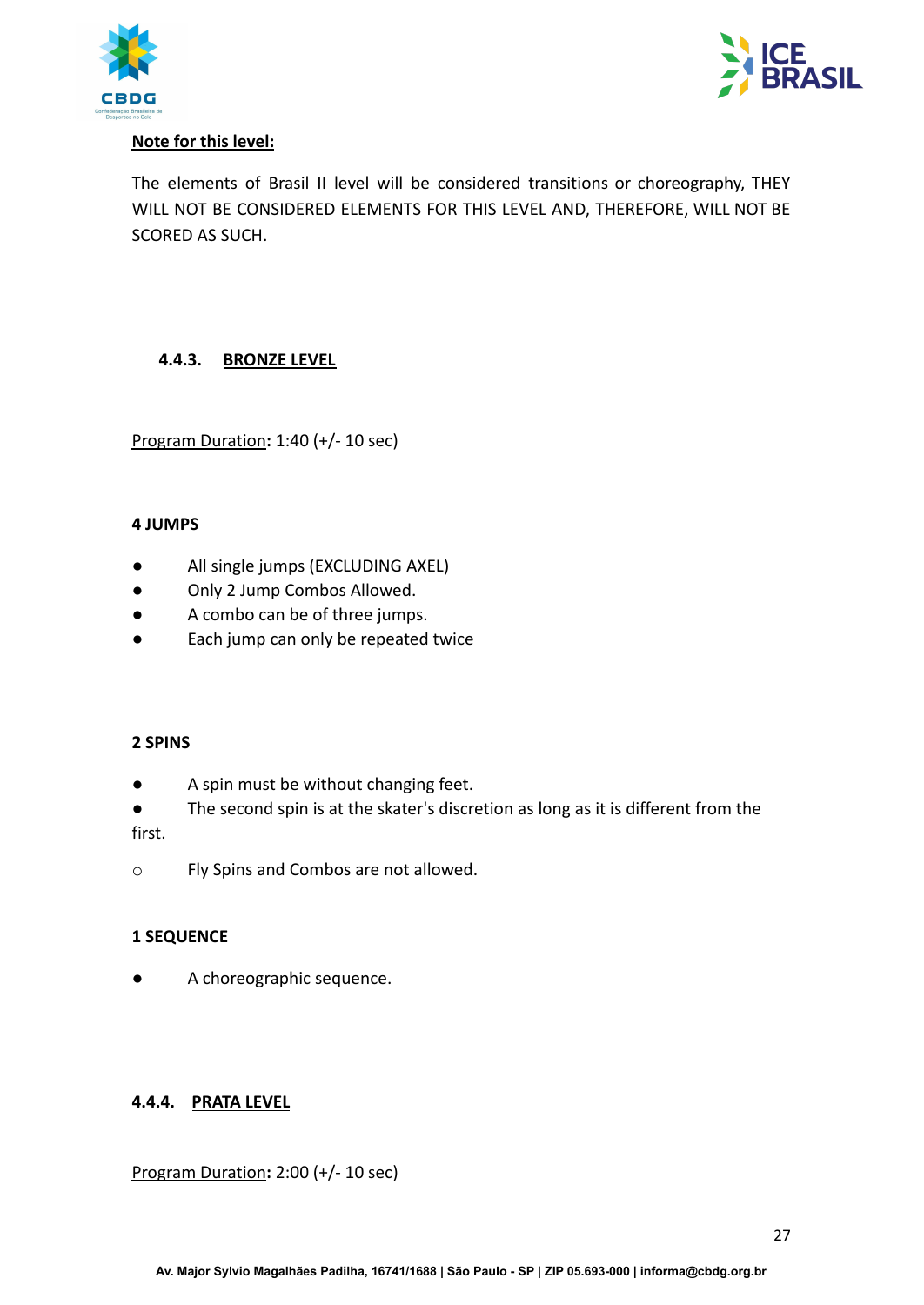



## **JUMPS**

- All single jumps (INCLUDING AXEL)
- Double jumps are not allowed.
- Only 2 Combos Allowed.
- A combo can be of three jumps.
- Each jump can only be repeated twice

#### **SPINS**

- A spin must be a combination with or without a foot change.
- The second spin is at the skater's discretion as long as it is different from the

#### first.

o Fly Spins and Combos are allowed.

#### **SEQUENCE**

A sequence of steps.

## <span id="page-27-0"></span>**4.4.5. OURO LEVEL**

## Program Duration**:** 2:40 (+/- 10 sec)

#### **6 JUMPS**

- All single jumps including the AXEL jump are allowed
- 2 Salchow, 2 Toeloop and 2 Loop are allowed (2 Flip, 2 Lutz and 2 Axel are not allowed).
- Only 3 combos allowed.
- One combo can be of three jumps.
- Each jump can only be repeated twice.

#### **3 SPINS**

- A spin should be a combination with a foot change.
- A spin must have a Fly entry.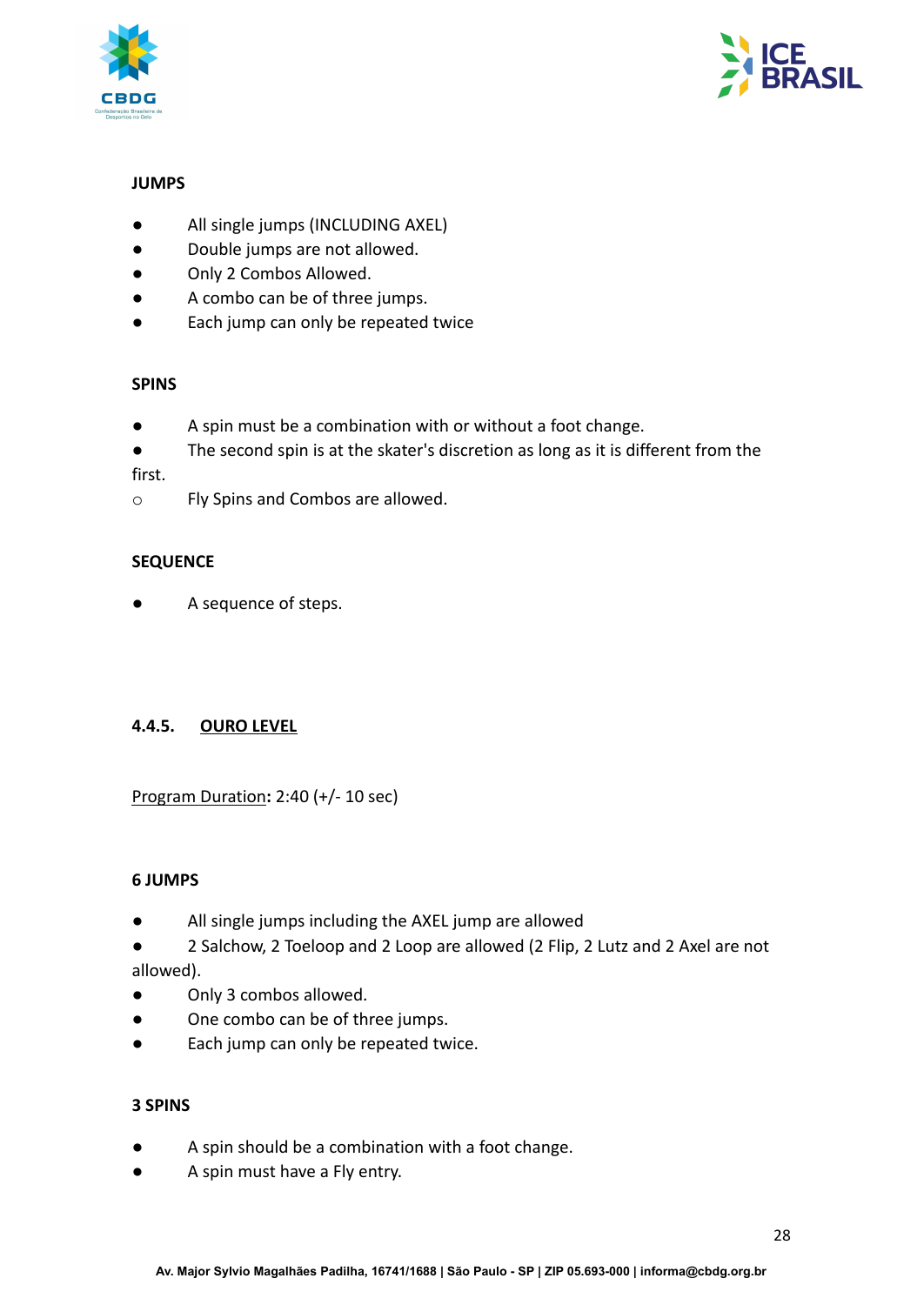



The third spin is at the skater's discretion as long as it is different from the previous two spins

## **1 SEQUENCE**

<span id="page-28-0"></span>A Step Sequence.

## **4.4.6. NÍVEL MASTER**

Program Duration**:** 3:00 (+/- 10 sec)

#### **6 JUMPS**

- All double and triple jumps are allowed.
- Only 3 combos are allowed.
- A combo can be of three jumps.
- Each jump can only be repeated twice.

#### **3 SPINS**

- A spin should be a combination with a foot change.
- A spin must have a Fly entry.
- The third spin is at the skater's discretion as long as it is different from the previous two.

#### **SEQUENCE**

● A Step Sequence.

# <span id="page-28-2"></span><span id="page-28-1"></span>**4.5 ARTISTIC LEVEL**

## **4.5.1 NÍVEL ARTÍSTICO BRASIL**

● Splited into: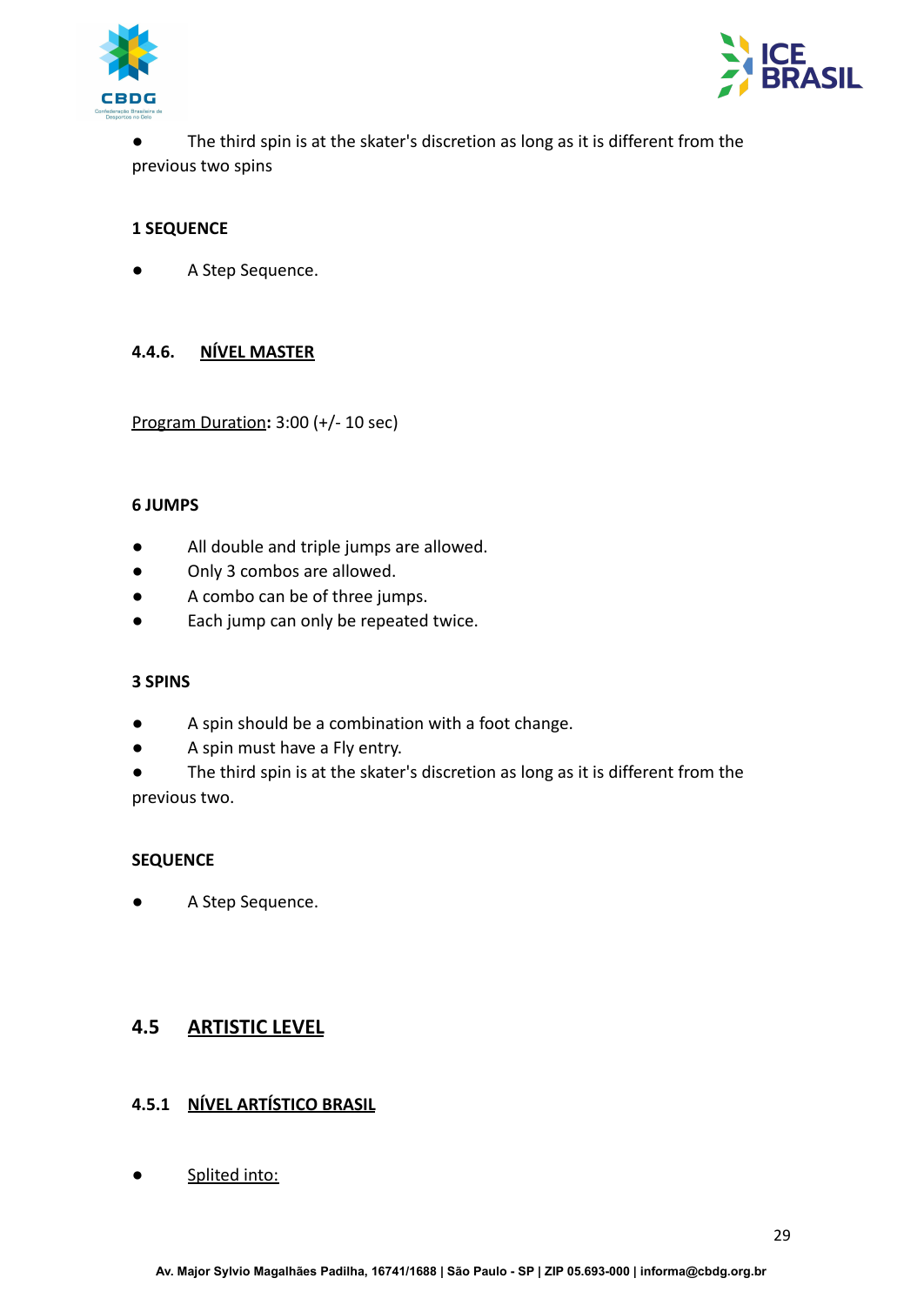



- **.** Individual: must follow the age category of the Artistico Brasil Level detailed below.
- Group: from 2 to 6 skaters: no age category.
- Program Duration: Maximum 3 min, BOTH INDIVIDUAL AND GROUP.

## **SPECIFICATIONS FOR ARTÍSTICO LEVEL:**

Artistic events consist of free skating programs judged on program components only, but the "Artistic Free Skate" is a competitive program that must include at least the following elements:

- At least one (1) and a maximum of two (2) single jumps must be included.
- At least one (1) and a maximum of two (2) spins must be included.
- Double or triple jumps are not allowed.
- No jumping combinations are allowed.
- Clothing, theatrical makeup and the use of PROPS will be permitted.
- Mandatory use of at least one PROP.
- Mandatory use of music with vocals.

#### **Note for this level:**

THE ARTÍSTICO BRASIL LEVEL IS NOT PART OF THE ISU ADULT LEVEL. It is a completely separate level, with its own rules and different age categories.

# <span id="page-29-1"></span><span id="page-29-0"></span>**5 AGE CATEGORIES BY TECHNICAL LEVEL**

## **5.1 NÍVEL PRÉ-INICIANTE:**

- $C = 7$  years old or less
- $\bullet$  B = 8 12 years old
- $A = 13 19$  years old

## <span id="page-29-2"></span>*Age completed by July 1st of the year of the competition.*

## **5.2 NÍVEIS INICIANTE AO INTERMEDIÁRIO**

- $C = 7$  years old or less
- $\bullet$  B = 8 12 years old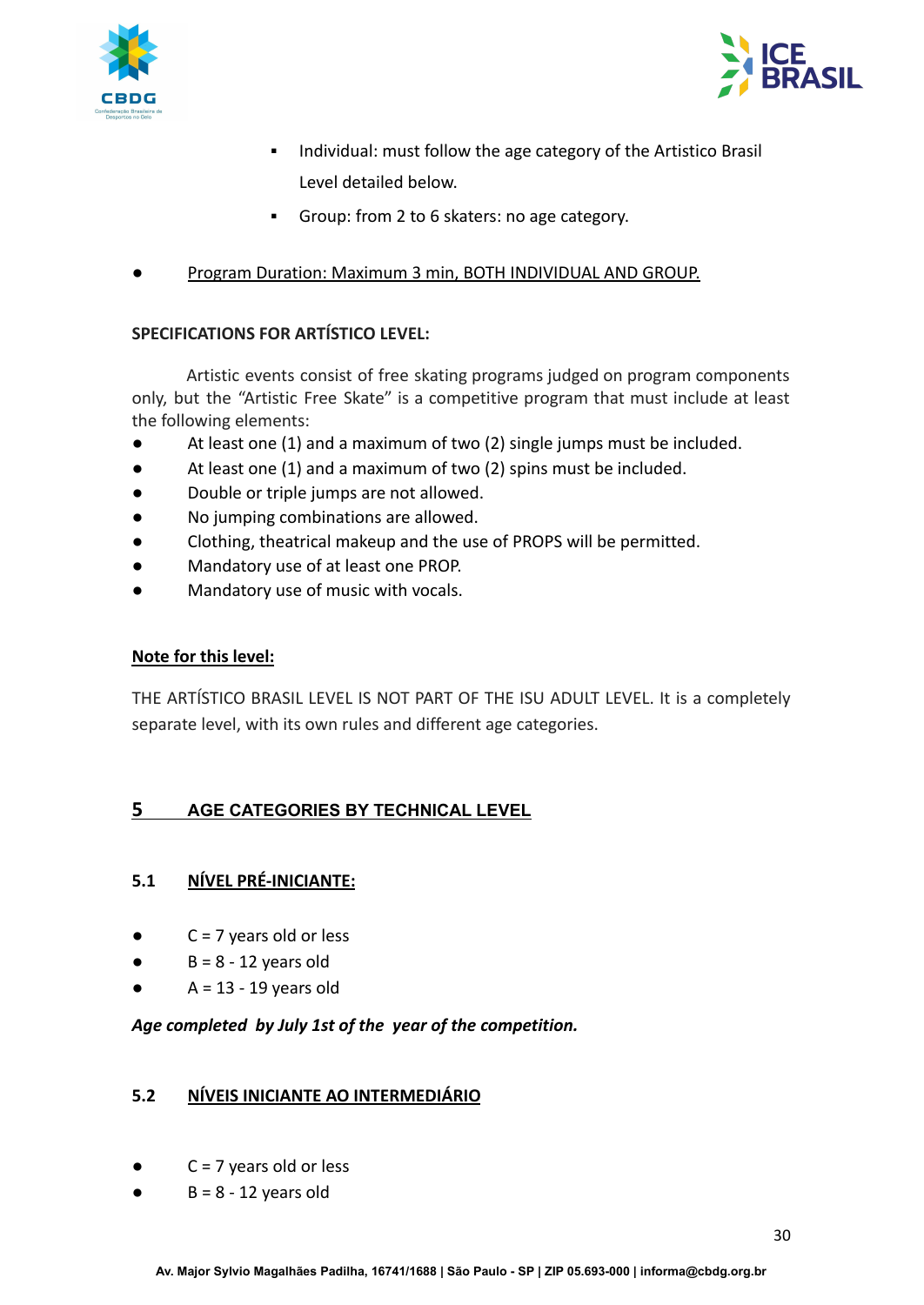



 $A = 13 - 19$  years old *Age completed by July 1st of the year of the competition.*

## **5.3 NÍVEIS NOVICE ADVANCED, JUNIOR E SENIOR**

**ISU rule:** The athlete's birthday must be before the 1st of July of the competition year.

● *Advanced Novice:* Reached the age of 10 years and did not reach the age of 15 years. The athlete's birthday must be before the 1st of July of the competition year.

Junior: Reached the age of 13 years and did not reach the age of 19 years. The athlete's birthday must be before the 1st of July of the competition year.

**Senior:** From 15 years old, as long as the birthday is before July 1st of the year of the competition.

## <span id="page-30-0"></span>**5.4 ADULT LEVELS – BRASIL I, BRASIL II, BRONZE, PRATA, OURO AND MASTER**

- Brazil: 20 28 years old
- Class I: 29 38 years old (aligned to ISU international regulations)
- Class II: 39 49 years (aligned to ISU international regulations)
- Class III: 50 60 years (aligned to ISU international rules)
- Class IV: 61 71 years (in line with ISU international regulations)
- Class V: 71 79 years (in line with ISU international regulations)

*Age completed by July 1st of the year of the competition.*

## **5.5 NÍVEL ARTÍSTICO BRASIL**

- $\bullet$  D = 7 years or less
- $C = 8 12$  years old
- $\bullet$  B = 13 28 years old
- $A = over 28 years old$

*Age completed by July 1st of the year of the competition.*

# <span id="page-30-1"></span>**6. Judgment System**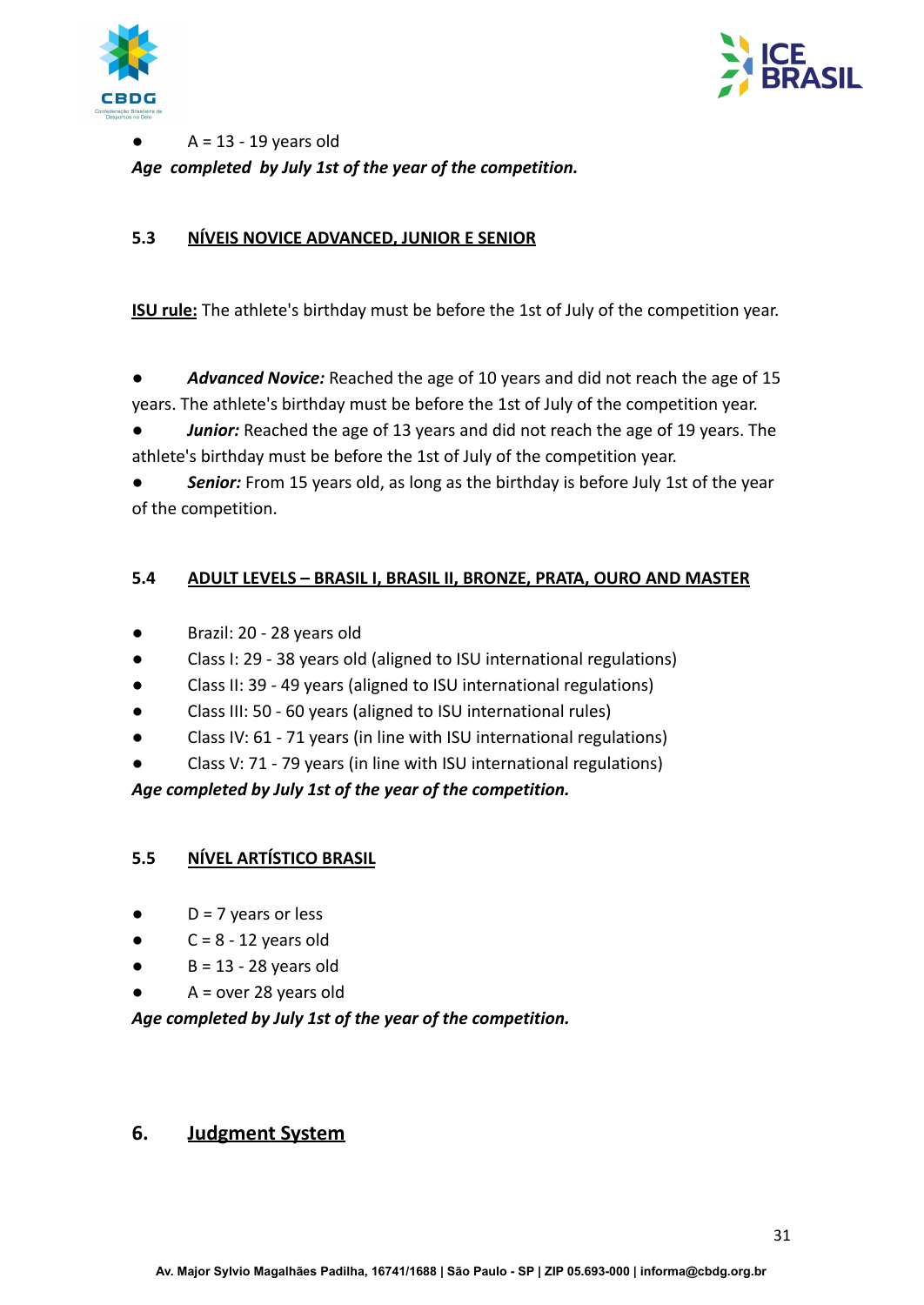



All levels will be judged according to the new ISU judging system - IJS (International Judging System).

• SOLE PARAGRAPH: THE ARTÍSTICO BRASIL LEVEL WILL BE JUDGED ONLY BY COMPONENTS (Skating Skills, Transitions, Performance, Interpretation/Timing and Composition).

All values can be found in the ISU SOV table, Communication No. 2334 - WITH THE EXCEPTION OF THE PRÉ-INICIANTE LEVEL, WHOSE ELEMENTS DO NOT EXIST IN THE ISU SOV TABLE. A FIXED VALUE OF 0.5 PER ELEMENT WILL BE USED.

The judging panel must contain at least three judges, a technical specialist (preferably two), a referee (who may also be a judge) and a date operator, all registered with the BISF or the ISU.

Components and deductions will be judged as follows: **COMPONENTS:**

## PRÉ-INICIANTE TO INICIANTE:

- Skating Skills.
- Performance.
- Interpretation.

# PRÉ-BÁSICO TO INTERMEDIÁRIO:

- Skating Skills.
- Transitions.
- Performance.
- Interpretation.

## ADVANCED NOVICE:

- Skating Skills.
- Transitions.
- Performance.
- Interpretation.

## JUNIOR AND SENIOR:

Regras ISU:

- Skating Skills.
- Transitions.
- Performance.
- Interpretation.
- Composition.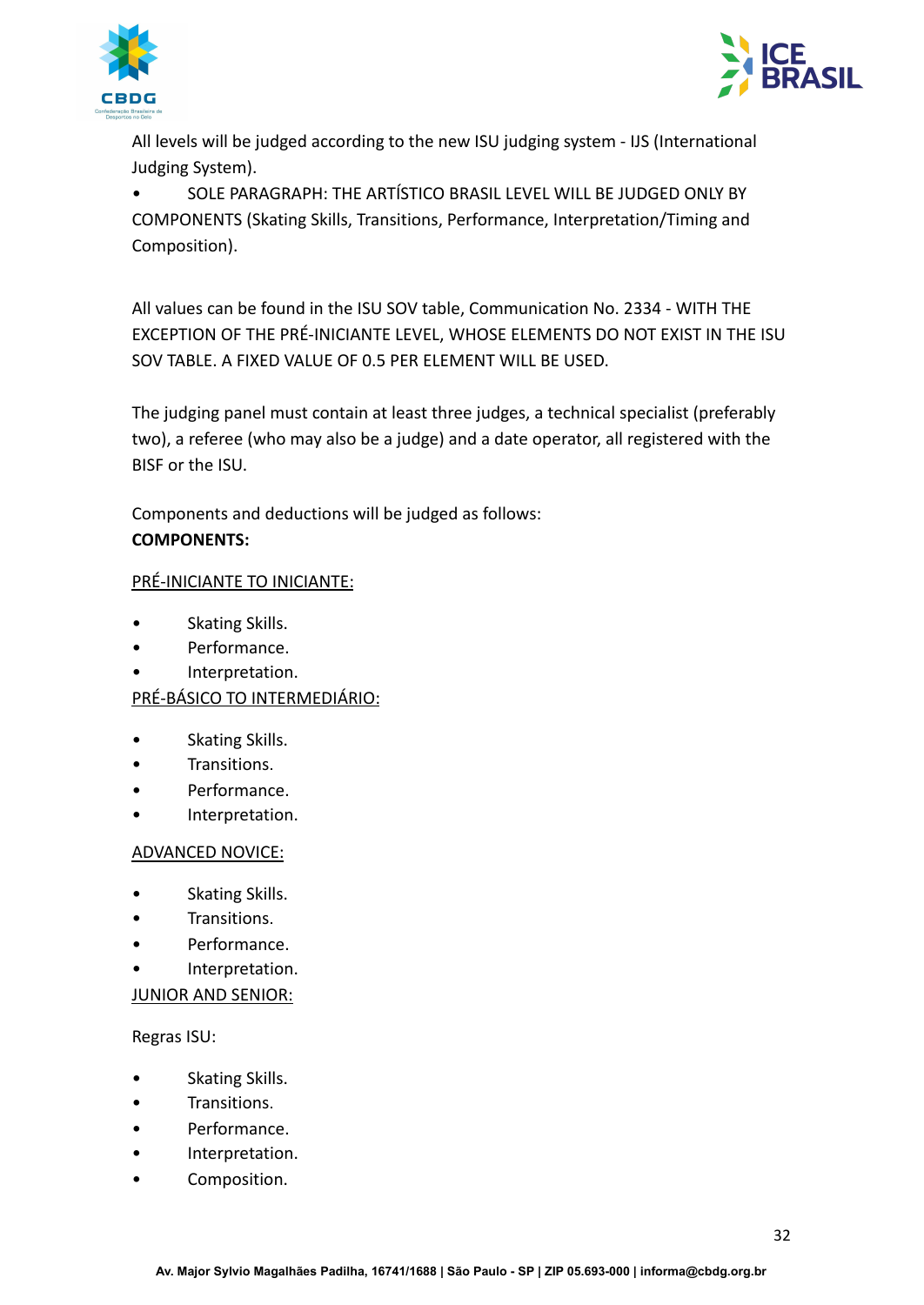



## ADULTO BRASIL I, BRASIL II

- Skating Skills.
- Performance.
- Interpretation.

## ADULTO BRONZE, PRATA, OURO AND MASTER

- Skating Skills.
- Transitions.
- Performance.
- Interpretation.
- Composition.

## ARTÍSTICO:

- Skating Skills.
- Transitions.
- Performance.
- Interpretation.
- Composition.

## DEDUCTIONS PER FALL

- Falls Deductions for Pré-Iniciante to Advanced Novice: 0.5 per fall.
- Falls Deductions for Junior: -1.0 per fall.
- Fall Deductions for Senior: ISU Rule
- o One to two falls: 1.0 per fall.
- o Third and fourth fall: 2.0 per fall.
- o From the fifth fall onward: 3.0 per fall.

# <span id="page-32-0"></span>**7. Judgment of the Artística Brasil Category.**

- Artistic events consist of free skating programs, judged on the basis of program components only:
- o Skating skills.
- o Transitions.
- o Performance.
- o Composition.
- o Interpretation/Timing.
- The points for each component are multiplied by a factor of 1.0.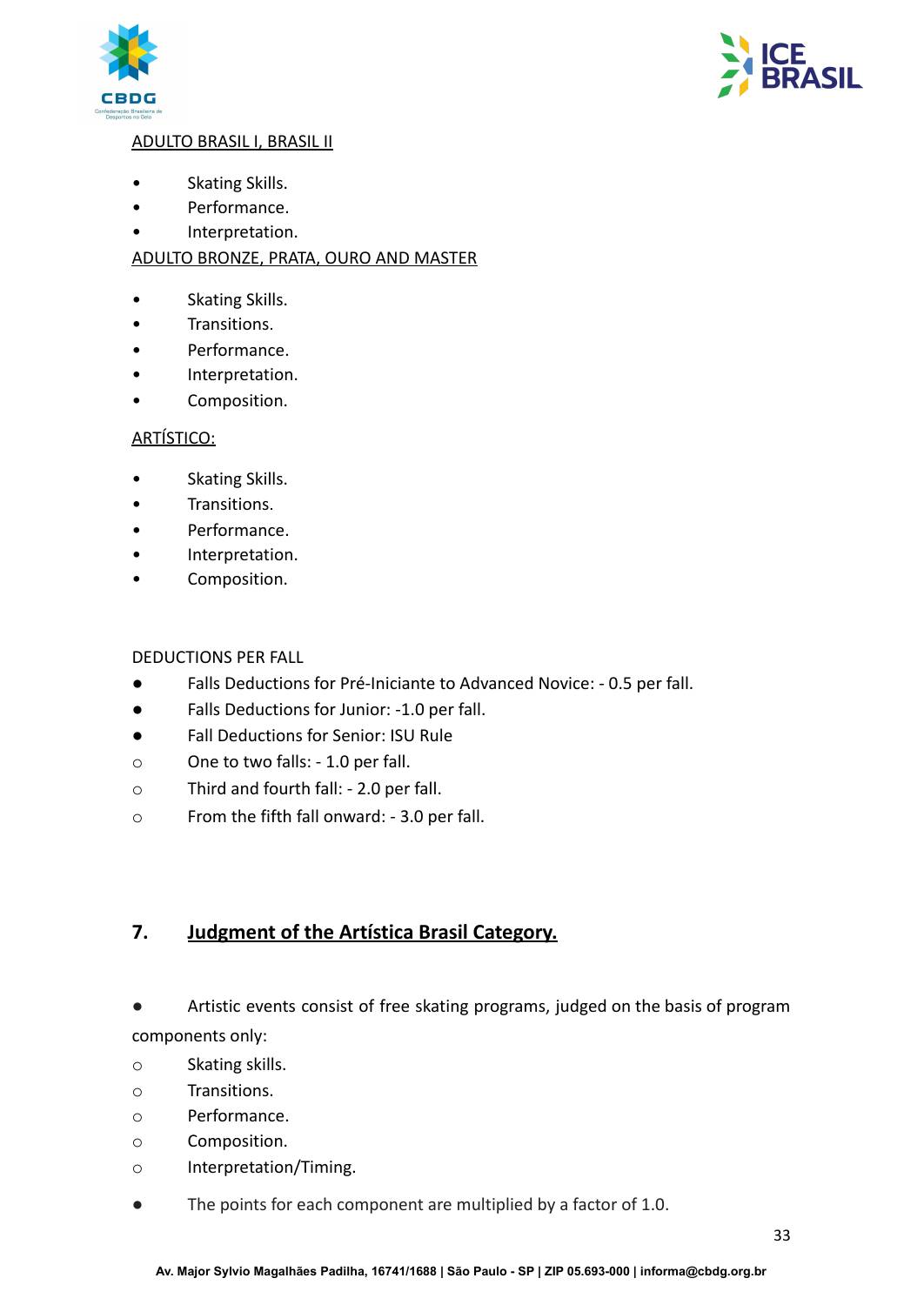



The artistic program consists of a variety of skating moves selected for their value in demonstrating skating skill.

Skaters will be judged on their ability to interpret music and develop a theme through their skating.

- The program must be developed with skating skill and quality.
- There will be no technical note.

o Credit for technical elements is based solely on the ability of such moves to enhance the theme and support the music and not for their technical difficulty.

Any element that exceeds the established maximum number will be judged as an illegal element and a 1.0 deduction will be made.

If there is no jump or no spin element included or only one jump and no spin or vice versa, a deduction for a "missing element" of 1.0 will be taken.

# <span id="page-33-0"></span>**8. Leveling Tests and Technical Classification of Athletes**

<span id="page-33-1"></span>For the 22/23 season no leveling test will be required.

# **9. Attachments**

# <span id="page-33-2"></span>**9.1 Attachment 1: Important notes for the levels PRÉ-INICIANTE to SENIOR**

SKATERS ABOVE 20 YEARS OLD MUST COMPETE IN THE ADULT LEVEL.

COACHES REGISTERED AT BISF OR ATHLETES AFFILIATED TO BISF THAT, DEMONSTRABLY, GIVE REGULAR CLASSES, MAY ONLY COMPETE IN THE ADULT LEVEL.

IF A SKATER IS AFFILIATED AS AN ATHLETE, AND IT IS PROVEN THAT HE HAS STUDENTS, GIVES LESSONS AND/OR IS PAID FOR SUCH PRACTICE, HE MUST BE REGISTERED AS A COACH WITH BISF. IN THE ABSENCE OF THIS REGISTRATION, THE ATHLETE MAY BE DISQUALIFIED FROM THE COMPETITION, FOR NOT MEETING THE REQUIREMENTS OF THE LEVELS LISTED IN THIS REGULATION.

● The ISU difficulty levels will be applied to all technical levels and age categories, as follows:

o Pré-Iniciante to Novice Advanced level: up to difficulty level 3.

o Junior, Senior and Adulto levels: up to difficulty level 5.

● Spins must have at least 3 revolutions in total, with 2 revolutions having to be in a basic position to be scored.